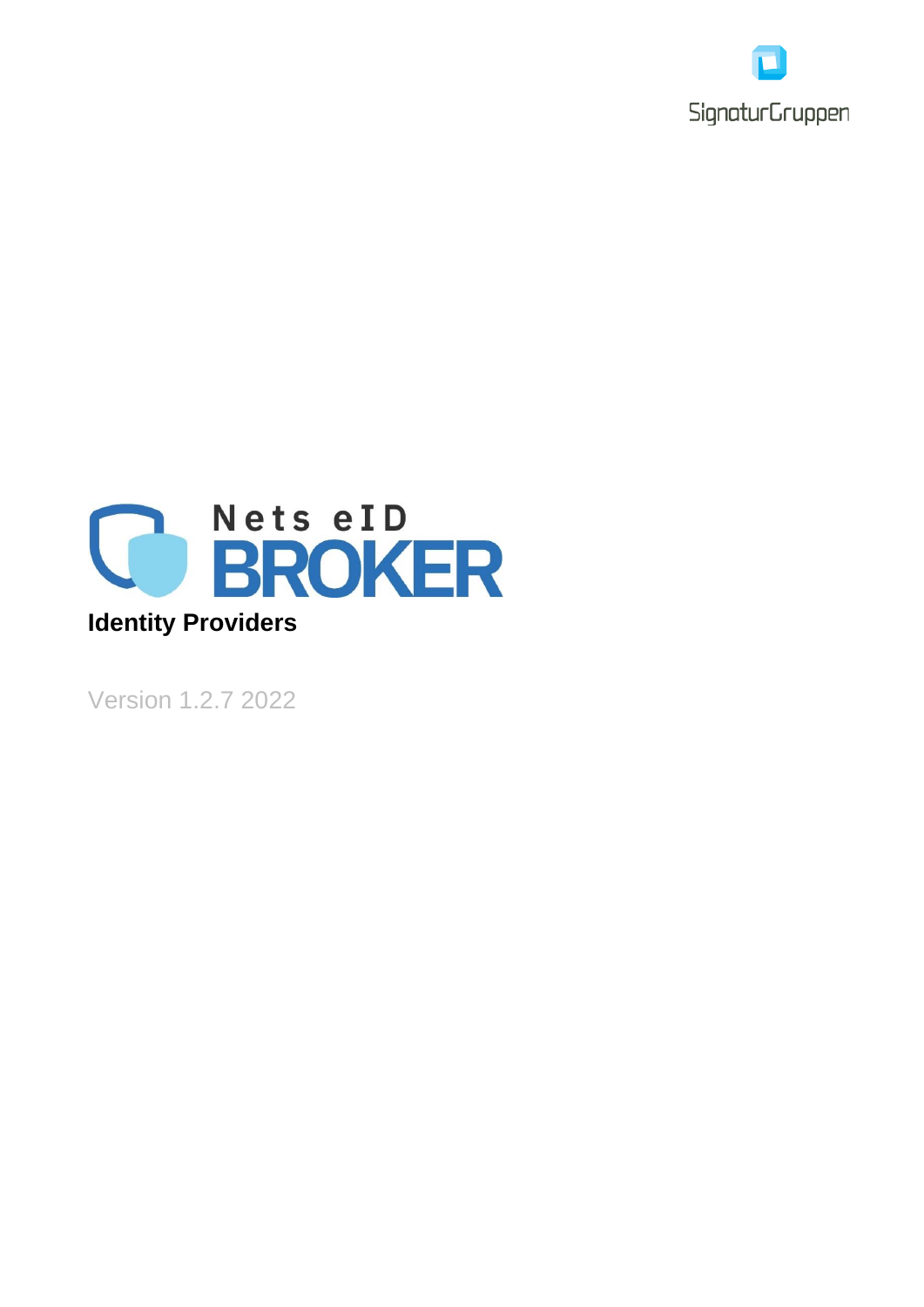

# **Table of Contents**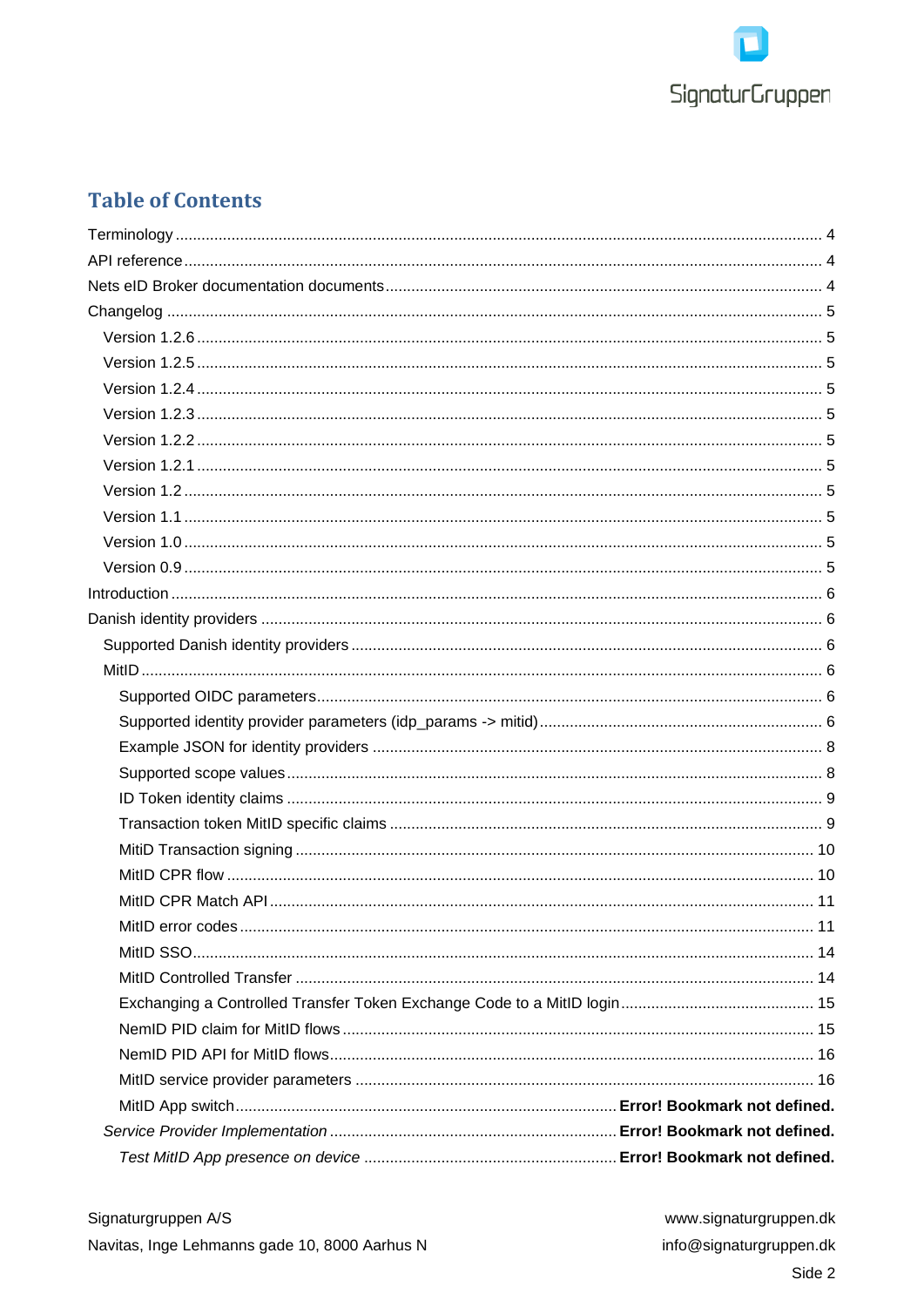# **SignaturGruppen**

| Opening Custom Tab/SFSafariViewController from SP App  Error! Bookmark not defined. |  |
|-------------------------------------------------------------------------------------|--|
|                                                                                     |  |
|                                                                                     |  |
|                                                                                     |  |
|                                                                                     |  |
|                                                                                     |  |
|                                                                                     |  |
|                                                                                     |  |
|                                                                                     |  |
|                                                                                     |  |
|                                                                                     |  |
|                                                                                     |  |
|                                                                                     |  |
|                                                                                     |  |
|                                                                                     |  |
|                                                                                     |  |
|                                                                                     |  |
|                                                                                     |  |
|                                                                                     |  |
|                                                                                     |  |
|                                                                                     |  |
|                                                                                     |  |
|                                                                                     |  |
|                                                                                     |  |
|                                                                                     |  |
|                                                                                     |  |
|                                                                                     |  |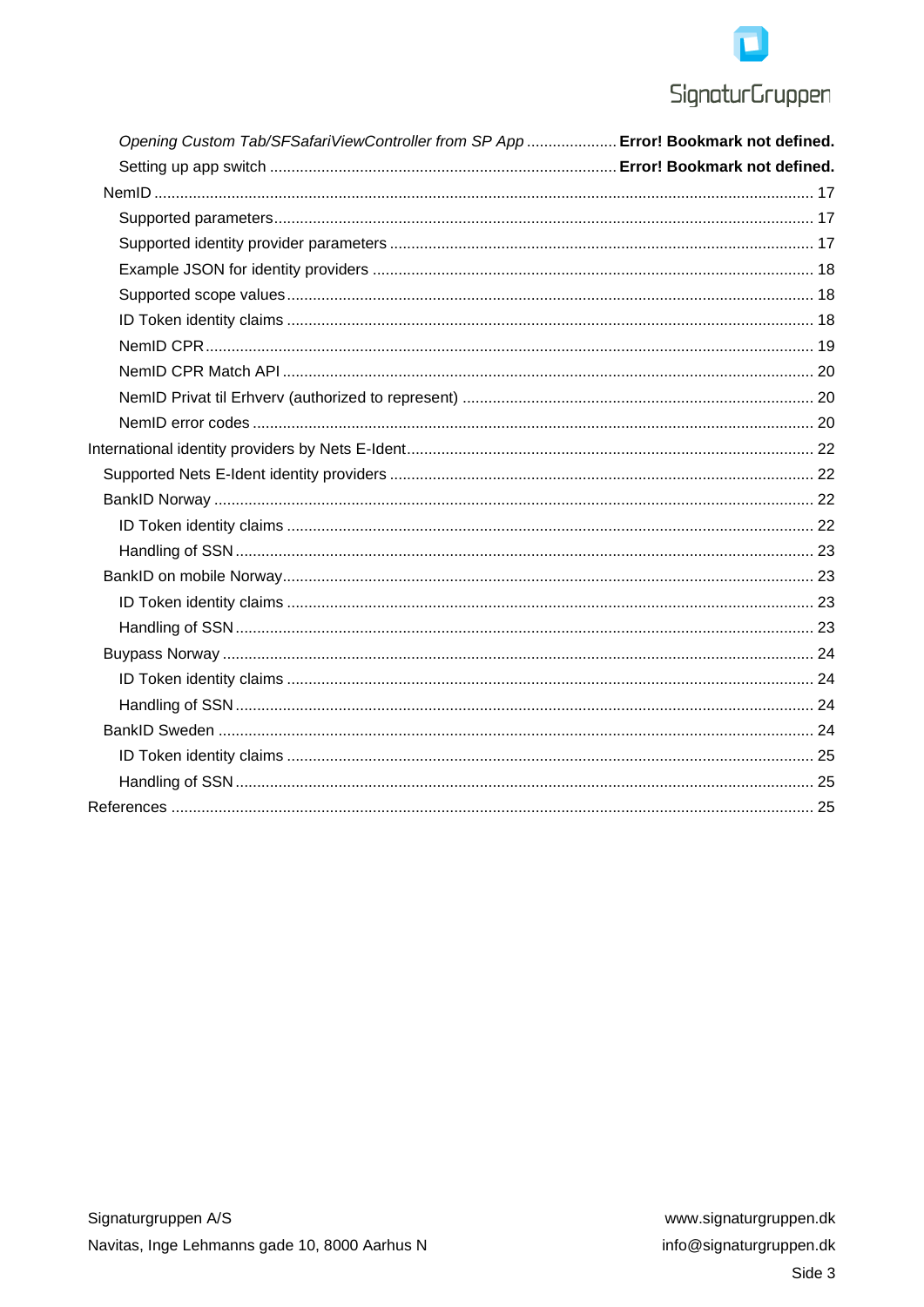

# <span id="page-3-0"></span>**Terminology**

| Term                                               | <b>Description</b>                                                                          |
|----------------------------------------------------|---------------------------------------------------------------------------------------------|
| Nets eID Broker (NEB)                              | Nets eID Broker.                                                                            |
|                                                    | Certified MitID Broker and general broker and<br>identity provider for enterprise services. |
| Nets eID Broker Administration web-interface (ADM- | Nets eID Broker Administration web-interface.                                               |
| UI)                                                | Interface allowing configuration and administration<br>of the integration                   |

# <span id="page-3-1"></span>**API reference**

| <b>Swagger endpoint URL</b>        | <b>Description</b>                                                     |
|------------------------------------|------------------------------------------------------------------------|
| [Authority URL]/swagger/index.html | The swagger description of the available Nets eID<br><b>Broker API</b> |

# <span id="page-3-2"></span>**Nets eID Broker documentation documents**

This document services as the primary source of technical documentation. The collected list of technical documents for NEB is listed here.

All documents can be found at [https://broker.signaturgruppen.dk/](https://broker.signaturgruppen.dk/teknisk-dokumentation)

| <b>Title</b>                                      | <b>Description</b>                                                                                                                                |
|---------------------------------------------------|---------------------------------------------------------------------------------------------------------------------------------------------------|
| Nets eID Broker Technical Reference [NEB-TECHREF] | The primary source of technical documentation<br>for the integration to Nets eID Broker (this<br>document).                                       |
| Nets eID Broker Frontend Guide [NEB-FRONTEND]     | Examples and guides for the frontend integration<br>to Nets eID Broker and OpenID Connect in<br>general. Also covering mobile apps.               |
| Nets eID Broker Sessions [NEB-SESSIONS]           | Technical information about sessions in the NEB<br>platform.                                                                                      |
|                                                   | Contains information about how NEB handles<br>session and the various ways service providers<br>can utilize and handle this in their integration. |
| Nets eID Broker OpenID Connect Intro [NEB-INTRO]  |                                                                                                                                                   |
| Nets eID Broker Identity Providers [NEB-IDP]      | information<br>technical<br>Contains<br>about<br>the<br>available identity providers supported by NEB.                                            |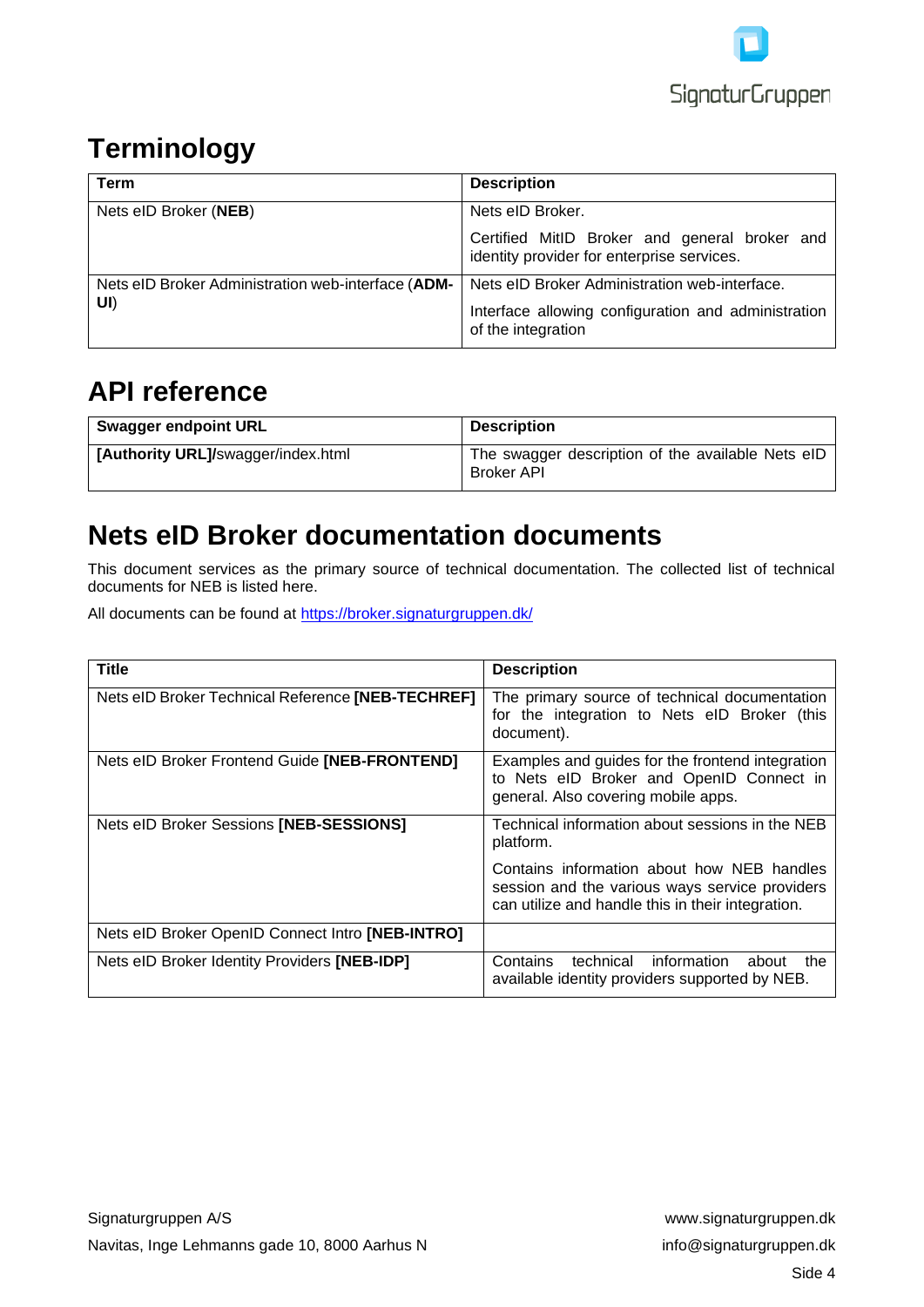

# <span id="page-4-0"></span>**Changelog**

# **Version 1.2.7**

- Removed description of MitID app-switch. Information moved to separate document.
- Updated description of NemID error codes.

# <span id="page-4-1"></span>**Version 1.2.6**

• Added MitID identity provider parameter "action text" description

### <span id="page-4-2"></span>**Version 1.2.5**

- Added Nets eID Broker documentation documents section
- Added MitID identity provider parameter "cpr\_hint" description.

# <span id="page-4-3"></span>**Version 1.2.4**

• Added mitid\_invalid\_transfer\_token\_code error (MitID).

### <span id="page-4-4"></span>**Version 1.2.3**

• Added mitid identity not found error (MitID).

# <span id="page-4-5"></span>**Version 1.2.2**

- Updated MitID identity provider scope nemid.pid description (MitID)
- Added nemid.pid\_status claim for nemid.pid scope flows (MitID)
- Added description of transaction actions for MitID
- Added description of transaction actions for NemID
- Changed mitid.transaction id from a transaction specific claim to be included as a session claim. This makes the mitid.transaction id claim available via the Userinfo endpoint, in the userinfo token and included in the transaction token, if the "mitid" scope is requested.
- Added description of the NemID PID for MitID flows API

# <span id="page-4-6"></span>**Version 1.2.1**

- Updated description of NemID Private to Business
- Updated description of MitID error codes

### <span id="page-4-7"></span>**Version 1.2**

- Updated description of identity provider parameters for MitID and NemID with examples
- Removed unsupported NemID parameter "remember\_userid" from the document.

### <span id="page-4-8"></span>**Version 1.1**

• Added description of MitID parameter enable app switch.

### <span id="page-4-9"></span>**Version 1.0**

• Updated description of MitID reference\_text.

### <span id="page-4-10"></span>**Version 0.9**

- Created this document. Moved information away from the "Technical Reference" and consolidated the information in this document.
- Removed description of "MitID Privat til Erhverv". This is not supported.
- Added MitID error: mitid\_anti\_forgery\_validation\_error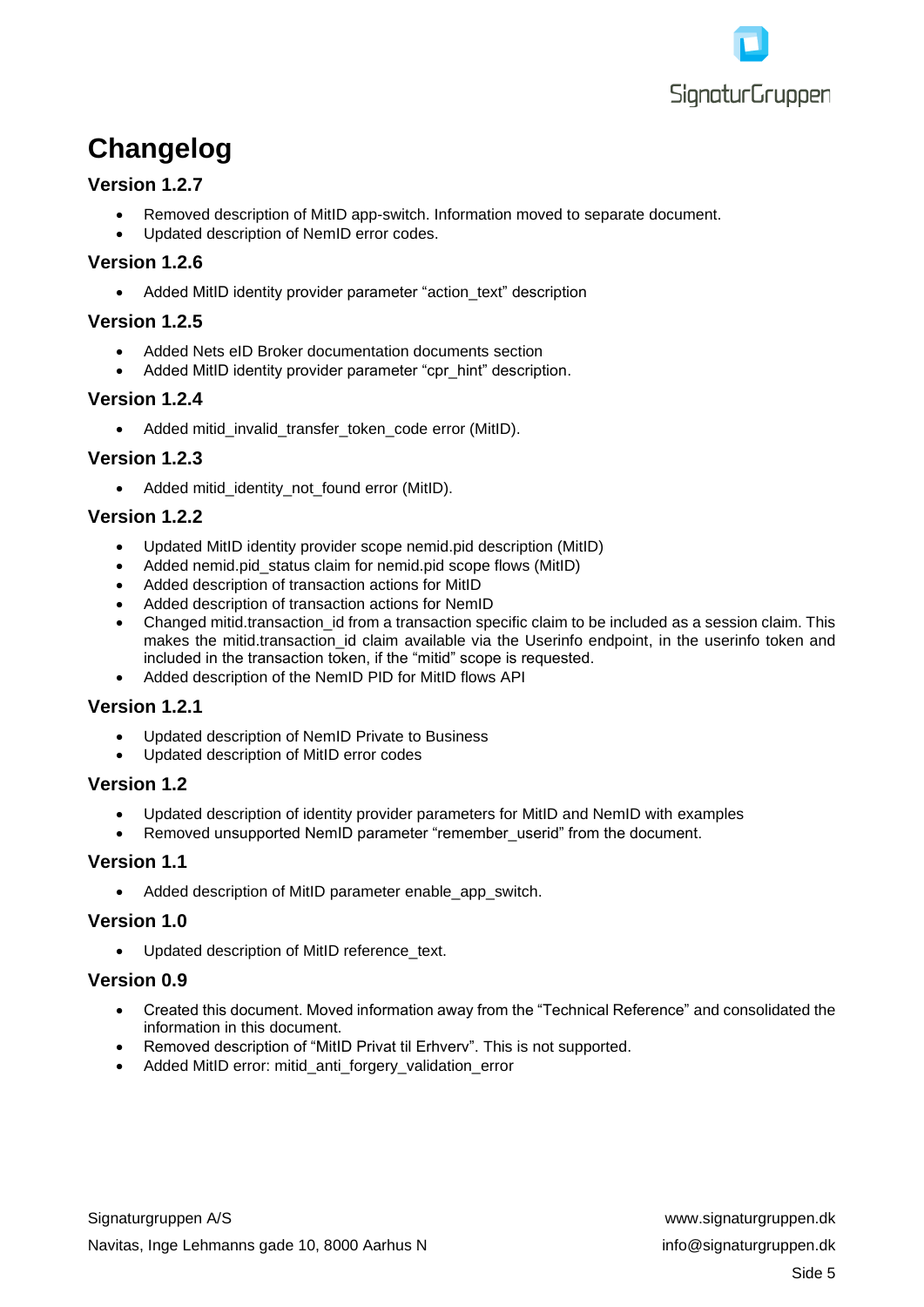

# <span id="page-5-0"></span>**Introduction**

This document describes the available identity providers supported as predefined services in NEB.

The intended audiences are IT developers and IT architects.

Business functionality specified in this document may be subject to different commercial agreement requirements.

General information, online demonstration, documentation (including newest version of this document) and example code is found at [https://broker.signaturgruppen.dk.](https://broker.signaturgruppen.dk/)

# <span id="page-5-1"></span>**Danish identity providers**

This section covers the available national identity providers available via NEB.

# <span id="page-5-2"></span>**Supported Danish identity providers**

- MitID
- NemID

# <span id="page-5-3"></span>**MitID**

The MitID identity provider is the official Danish national electronic identity, replacing NemID.

More information is found here: [https://digst.dk/it-loesninger/mitid/.](https://digst.dk/it-loesninger/mitid/)

MitID follows the "National Standarder for Identiteters Sikringsniveauer" (NSIS) and all MitID flows is mapped to one of authentication Level of Assurance's (LoA) found in the NSIS specification: [https://digst.dk/it](https://digst.dk/it-loesninger/nemlog-in/det-kommende-nemlog-in/vejledninger-og-standarder/nsis-standarden/)[loesninger/nemlog-in/det-kommende-nemlog-in/vejledninger-og-standarder/nsis-standarden/.](https://digst.dk/it-loesninger/nemlog-in/det-kommende-nemlog-in/vejledninger-og-standarder/nsis-standarden/)

#### <span id="page-5-4"></span>**Supported OIDC parameters**

| <b>Request parameter</b> | <b>Description</b> |
|--------------------------|--------------------|
| idp_values               | mitid              |

#### <span id="page-5-5"></span>**Supported identity provider parameters (idp\_params -> mitid)**

| <b>Identity Provider parameters (mitid)</b>                                                                                                  | <b>Description</b>                                                                                                      |
|----------------------------------------------------------------------------------------------------------------------------------------------|-------------------------------------------------------------------------------------------------------------------------|
| reference_text                                                                                                                               | Type: Base64 encoded string.                                                                                            |
| Note: This text will be displayed to<br>the user in all MitID flows inside the<br>MitID client, but only at the last<br>authenticator shown. | The reference text containing the transaction content (e.g.,<br>"Transfer <amount> to <ac-count>").</ac-count></amount> |
|                                                                                                                                              | It will be shown to the user in the MitID App.                                                                          |
|                                                                                                                                              | It is limited to 130 characters.                                                                                        |
|                                                                                                                                              |                                                                                                                         |
|                                                                                                                                              |                                                                                                                         |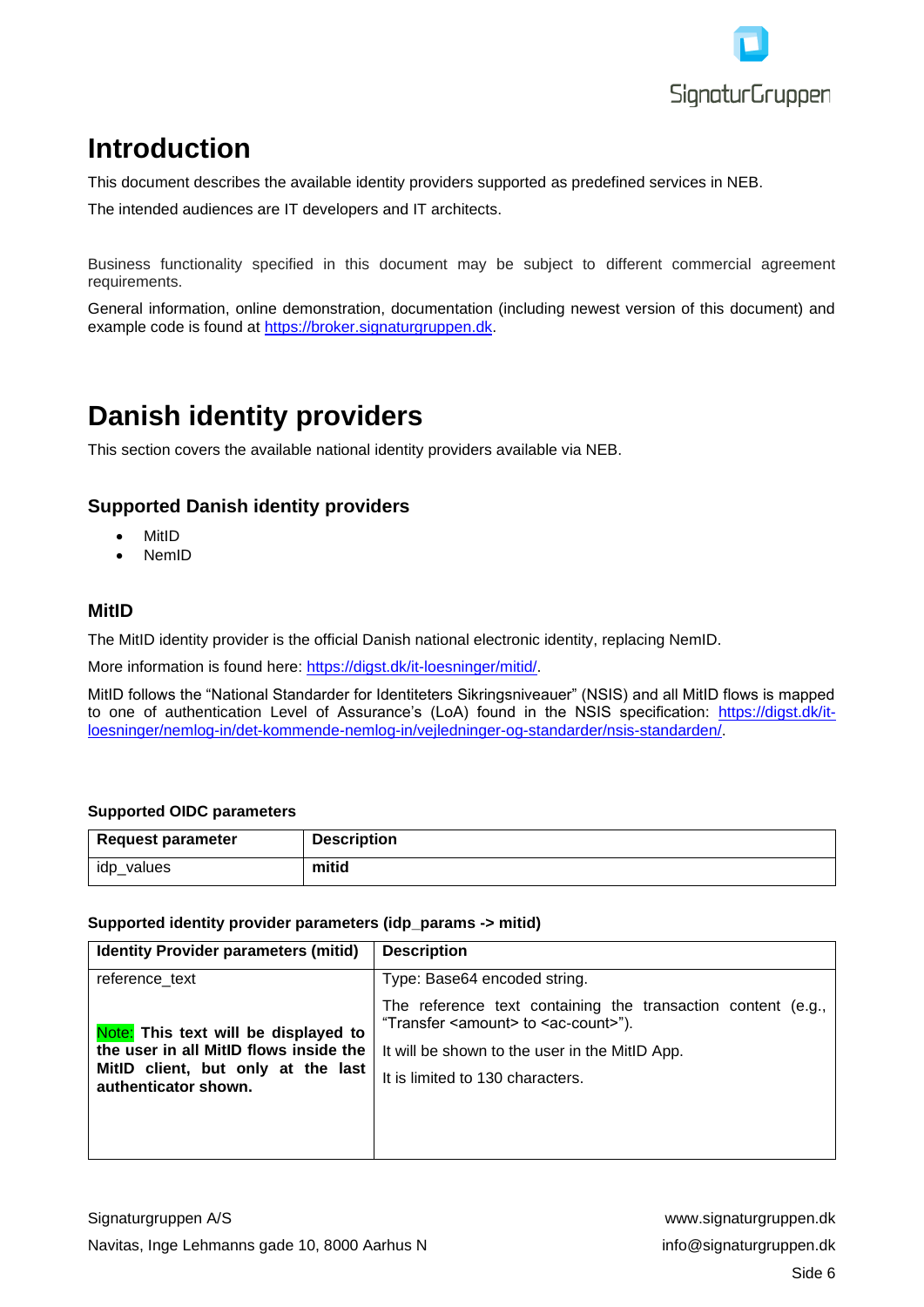

| transaction_text                                                                                               | Type: Base64 encoded string.                                                                                                                                                             |
|----------------------------------------------------------------------------------------------------------------|------------------------------------------------------------------------------------------------------------------------------------------------------------------------------------------|
| This parameter will be ignored for<br>unsigned requests.                                                       | The transaction text is presented to the end-user as part of the<br>MitID flow and allows service providers to provide a transactional<br>context for the MitID flow.                    |
|                                                                                                                | This can be of the types valid for the transasction_text_type<br>parameter.                                                                                                              |
| transaction_text_type                                                                                          | Type: String                                                                                                                                                                             |
|                                                                                                                | Specifies the type of the transaction_text parameter.                                                                                                                                    |
|                                                                                                                | One of                                                                                                                                                                                   |
|                                                                                                                | text<br>html                                                                                                                                                                             |
|                                                                                                                | If text is specified, the transaction text will be displayed "as-is"<br>without any rendering, as a plain text value.                                                                    |
|                                                                                                                | If html is specified, the content will be displayed and rendered as<br>HTML. The allowed HTML is restricted as specified in this<br>document.                                            |
| uuid_hint                                                                                                      | Type: String                                                                                                                                                                             |
|                                                                                                                | If this parameter is set with the end-user MitID UUID, the MitID<br>flow will be automatically started for the MitID identity with the<br>specified MitID UUID.                          |
| cpr_hint                                                                                                       | Type: String                                                                                                                                                                             |
| It is required encrypt requests when<br>sending<br>cpr_hint,<br>see<br>[NEB-<br><b>TECHREF]</b> for reference. | If this parameter is set with the end-user CPR, the MitID flow will<br>be automatically started for the MitID identity with the specified<br>CPR.                                        |
| require_psd2                                                                                                   | Type: Boolean                                                                                                                                                                            |
|                                                                                                                | If this parameter is set to true, the individual authentication flow<br>will be PSD2 compliant by restricting what information can be<br>revealed to the end-user during authentication. |
| loa_value                                                                                                      | Specifies the requested Level of Assurance level for the MitID<br>flow.                                                                                                                  |
|                                                                                                                | One of                                                                                                                                                                                   |
|                                                                                                                | low<br>substantial<br>high                                                                                                                                                               |
|                                                                                                                | if both loa_value and aal_value is undefined in the request, the<br>default will be set to loa value=substantial.                                                                        |
| aal_value                                                                                                      | Specifies the requested Authenticator Assurance Level for the<br>MitID flow.                                                                                                             |
|                                                                                                                | One of                                                                                                                                                                                   |
|                                                                                                                | low<br>substantial<br>high                                                                                                                                                               |
|                                                                                                                | if loa_value is set, aal_value will be ignored.                                                                                                                                          |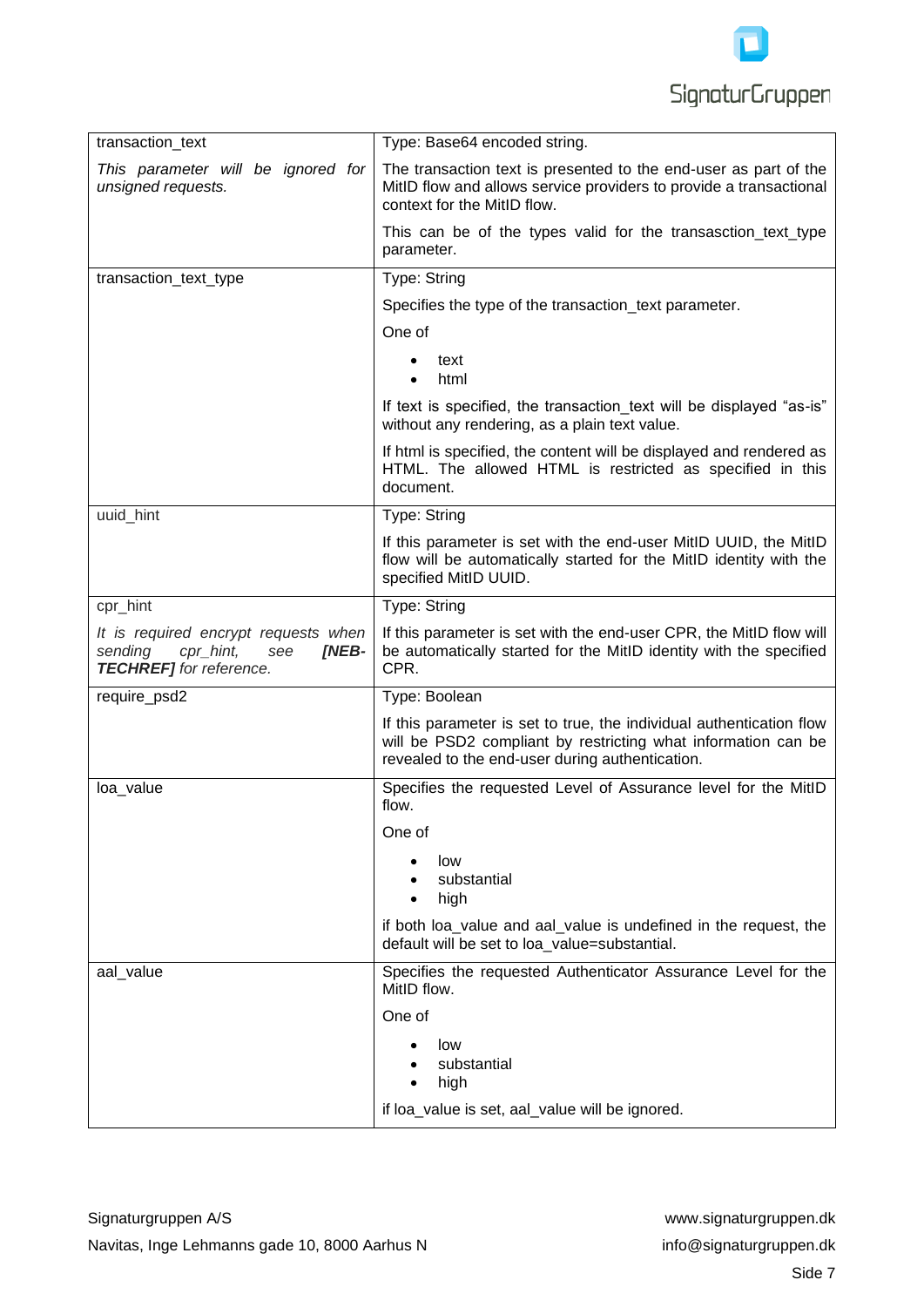

|                                                                                                    | This enables to request a MitID flow where the aal level might be<br>higher than the (expected) Level of Assurance (loa), i.e. ial=low,<br>$aal = substantial = >  oa =  ow .$                                                                                                                                      |
|----------------------------------------------------------------------------------------------------|---------------------------------------------------------------------------------------------------------------------------------------------------------------------------------------------------------------------------------------------------------------------------------------------------------------------|
| enable_step_up                                                                                     | Type: bool                                                                                                                                                                                                                                                                                                          |
| Requires prompt=login                                                                              | Specifies that the MitID step-up functionality is requested.                                                                                                                                                                                                                                                        |
| Requires loa value or aal value higher than<br>the existing session from which to step-up<br>from. | To activate the MitID step-up flow the prompt=login must be<br>specified to instruct the flow to reauthenticate. Then if the<br>enable_step_up is set to true and if the requested loa og aal value<br>is higher than the existing session for the end-user the MitID<br>authentication will start in step-up mode. |
| action_text                                                                                        | Type: string, default: null                                                                                                                                                                                                                                                                                         |
|                                                                                                    | Allows to specify one of the accepted "action" header texts for the<br>MitID client flow.                                                                                                                                                                                                                           |
|                                                                                                    | Must be one of the following                                                                                                                                                                                                                                                                                        |
|                                                                                                    | "LOG_ON"<br>"APPROVE"<br>"CONFIRM"<br>"ACCEPT"<br>"SIGN"                                                                                                                                                                                                                                                            |

#### <span id="page-7-0"></span>**Example JSON for identity providers**

**{"mitid":{"loa\_value":"substantial", "enable\_step\_up":true, "uuid\_hint": "efc7ffb4-e086- 4f5f-a1d5-b3c7227db629"}}**

**idp\_params=%7B%E2%80%9Cmitid%E2%80%9D%3A%7B%E2%80%9Cloa\_value%E2%80 %9D%3A%E2%80%9Dsubstantial%E2%80%9D%2C%20%E2%80%9Cenable\_step\_up%E2% 80%9D%3Atrue%2C%20%E2%80%9Cuuid\_hint%E2%80%9D%3A%20%E2%80%9Cefc7ffb 4-e086-4f5f-a1d5-b3c7227db629%E2%80%9D%7D%7D**

#### <span id="page-7-1"></span>**Supported scope values**

| <b>Scope</b>      | <b>Description</b>                                                                                                                                                                                   |
|-------------------|------------------------------------------------------------------------------------------------------------------------------------------------------------------------------------------------------|
| mitid             | List of claims:<br>mitid.uuid<br>mitid.date of birth<br>٠<br>mitid.age<br>mitid.identity_name<br>$\bullet$<br>mitid.ial_identity_assurance_level<br>$\bullet$<br>mitid.transaction id<br>$\bullet$   |
| transaction token | The transaction_token scope requests the transaction token from the Token<br>endpoint including the following claims.<br>These claims are not shared in a SSO with other services.<br>transaction id |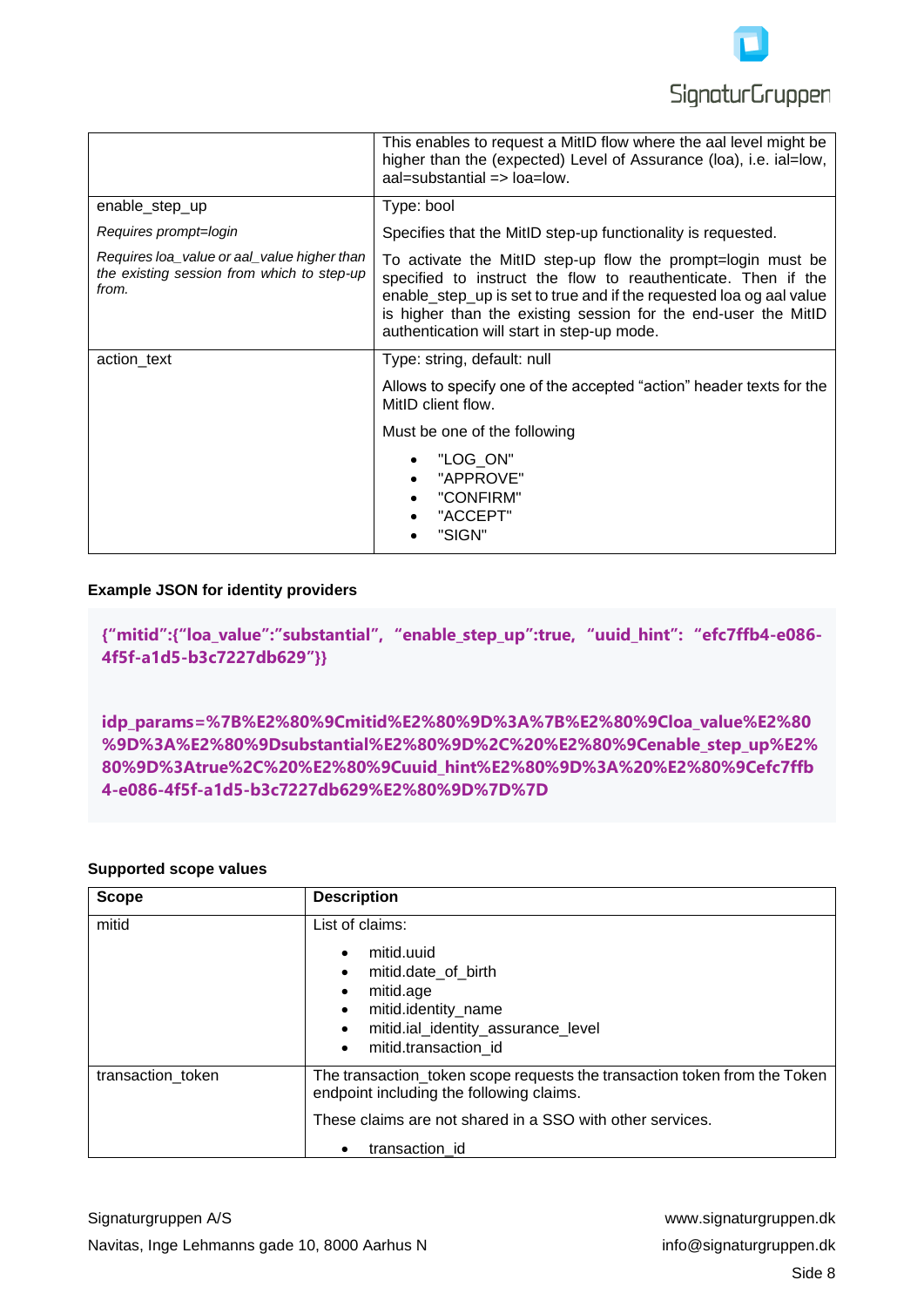

|     | mitid.transaction_text<br>$\bullet$<br>mitid.transaction_text_type<br>$\bullet$<br>• mitid.reference_text |
|-----|-----------------------------------------------------------------------------------------------------------|
| ssn | Social Security Number.                                                                                   |
|     | List of claims:                                                                                           |
|     | dk.cpr<br>$\bullet$                                                                                       |
|     | Will trigger MitID CPR user-interaction.                                                                  |

# <span id="page-8-0"></span>**ID Token identity claims**

| <b>Claim value</b> | <b>Possible values</b>                                                                                                                                         |
|--------------------|----------------------------------------------------------------------------------------------------------------------------------------------------------------|
| identity_type      | private                                                                                                                                                        |
| idp                | mitid                                                                                                                                                          |
| loa                | Level of Assurance                                                                                                                                             |
|                    | One of                                                                                                                                                         |
|                    | https://data.gov.dk/concept/core/nsis/Low<br>https://data.gov.dk/concept/core/nsis/Substantial<br>https://data.gov.dk/concept/core/nsis/High                   |
| ial                | <b>Identity Assurance Level</b>                                                                                                                                |
|                    | One of                                                                                                                                                         |
|                    | https://data.gov.dk/concept/core/nsis/Low<br>٠<br>https://data.gov.dk/concept/core/nsis/Substantial<br>$\bullet$<br>https://data.gov.dk/concept/core/nsis/High |
| aal                | Authenticator Assurance Level                                                                                                                                  |
|                    | One of                                                                                                                                                         |
|                    | https://data.gov.dk/concept/core/nsis/Low<br>https://data.gov.dk/concept/core/nsis/Substantial<br>٠<br>https://data.gov.dk/concept/core/nsis/High              |
| amr                | The list of authenticators used to achieve the resulting LoA.                                                                                                  |
|                    | Possible values are:                                                                                                                                           |
|                    | password<br>code_token<br>code_reader<br>code_app<br>code_app_enchanced<br>u2f token                                                                           |
| mitid.psd2         | The mitid.psd2 claim is only issued as an ID Token identity claim if the<br>authentication of an end-user is PSD2 compliant.                                   |

### <span id="page-8-1"></span>**Transaction token MitID specific claims**

| <b>Claim value</b>   | <b>Possible values</b>                                               |
|----------------------|----------------------------------------------------------------------|
| mitid.uuid           | Same value as for ID token.                                          |
| mitid.reference text | Passthrough of the MitID reference_text identity provider parameter. |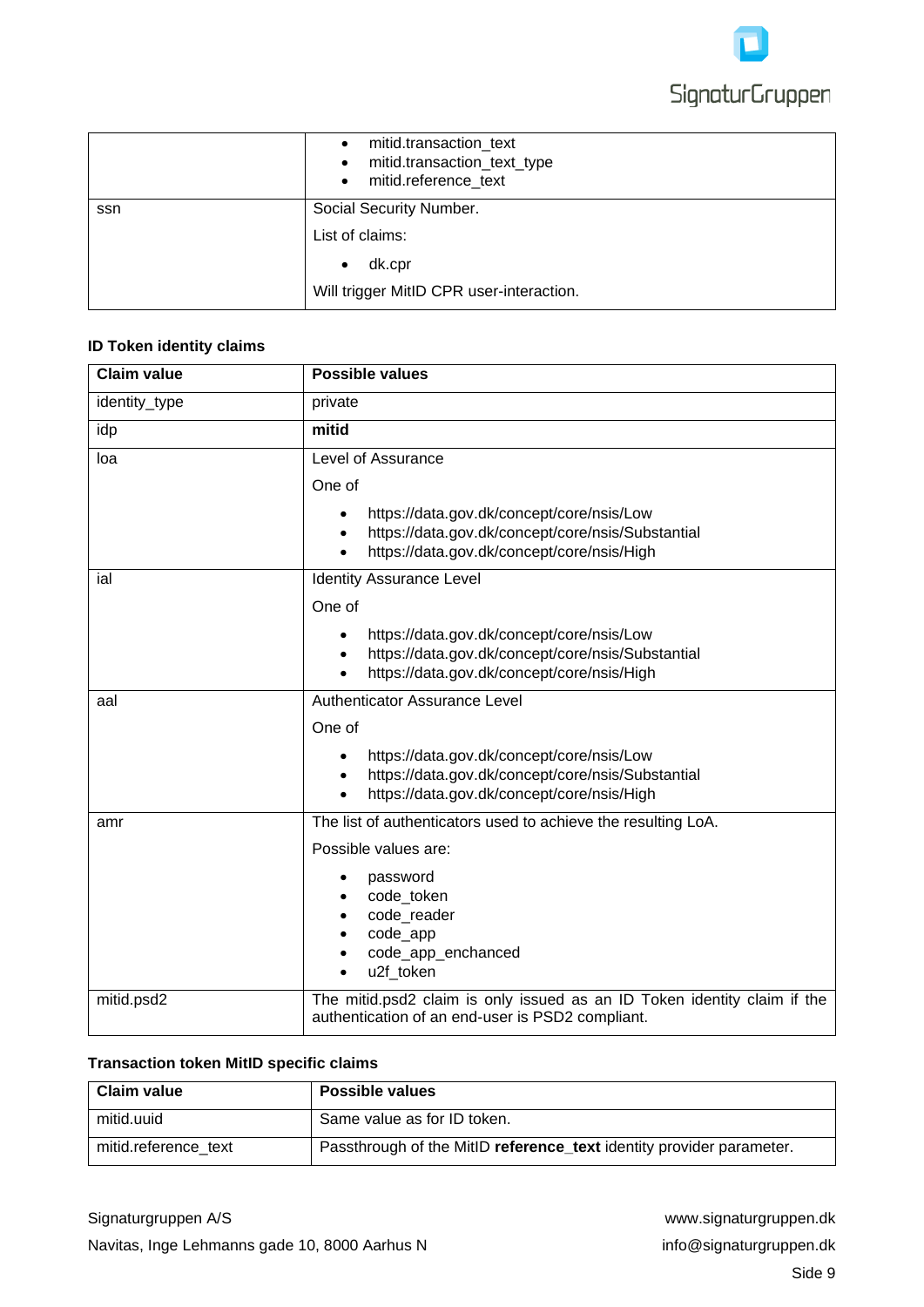

| mitid.transaction_text_sha256 | Base64 encoded SHA256 digest of the MitID transactiontext identity<br>provider parameter.                                                                                                                                                                                                                                                                                                                                |
|-------------------------------|--------------------------------------------------------------------------------------------------------------------------------------------------------------------------------------------------------------------------------------------------------------------------------------------------------------------------------------------------------------------------------------------------------------------------|
| mitid.transaction_text_type   | Passthrough of the MitID transactiontexttype identity provider parameter                                                                                                                                                                                                                                                                                                                                                 |
| mitid.psd2                    | The mitid.psd2 claim is always issued as a transaction token MitID specific<br>claim.                                                                                                                                                                                                                                                                                                                                    |
| transaction_actions           | Type: string (single value) or JSON list                                                                                                                                                                                                                                                                                                                                                                                 |
|                               | Only set, if one or more of the following transaction actions where<br>performed:                                                                                                                                                                                                                                                                                                                                        |
|                               | mitid.login (Login completed)<br>٠<br>mitid.reuse_jwt (Automatic reuse of existing session)<br>$\bullet$<br>mitid.sso_login (SSO login completed)<br>$\bullet$<br>mitid.controlled_transfer (Controlled Transfer completed)<br>$\bullet$<br>mitid.transaction_signing (Transaction signing)<br>$\bullet$<br>mitid.cpr_match (CPR match completed)<br>$\bullet$<br>mitid.cpr_lookup (Automatic CPR lookup completed)<br>٠ |

#### <span id="page-9-0"></span>**MitiD Transaction signing**

Nets eID Broker supports a transaction signing flow which enables the end-user to approve a transaction text based on text or HTML, as part of the MitID authentication. Transaction signing flow is limited to only signed requests.

This is done by setting the **transaction\_text** and **transaction\_text\_type** MitID identity provider parameters.

The end-user will be shown the text/HTML and will have to approve the text to complete the transaction.

MitID natively supports the **reference text** (130 characters) parameter which enables a limited size and format to present the end-user with detailed information about the transaction.

If the transaction token is requested, a NEB sealed record of the transaction is returned including all the relevant parameters used to complete the transaction.

If **transaction text type** is set to *html*, the HTML content of the **transaction text** is restricted to a set of qualified tags and parsed to protect against possible malicious content and flow breakage.

Allowed HTML tags:

• *html, body, head, style, title, div, p, ul, li, h1, h2, h3, h4, h5, h6, table, font, tr, th, td, i, u, b, center, a, q, small* 

Disallowed expressions and attributes:

- CSS expressions and embedded script links for *style* tag.
- CSS expression attributes.
- Any on- attributes, such as *onload, onclick etc.*
- Script link attributes, such as *src, dynsrc, lowsrc, javascript:* etc.

#### <span id="page-9-1"></span>**MitID CPR flow**

CPR is available from MitID flows if you are a public service provider. In this scenario, NEB will set **dk.cpr** in the result, if requested via the **ssn** scope.

If you are a private service provider, the user's CPR will not be available from the MitID system. In this scenario, a CPR Match service is provided (see MitID CPR Match API), available for MitID Brokers making it possible to

Signaturgruppen A/S www.signaturgruppen.dk Navitas, Inge Lehmanns gade 10, 8000 Aarhus N<br>info@signaturgruppen.dk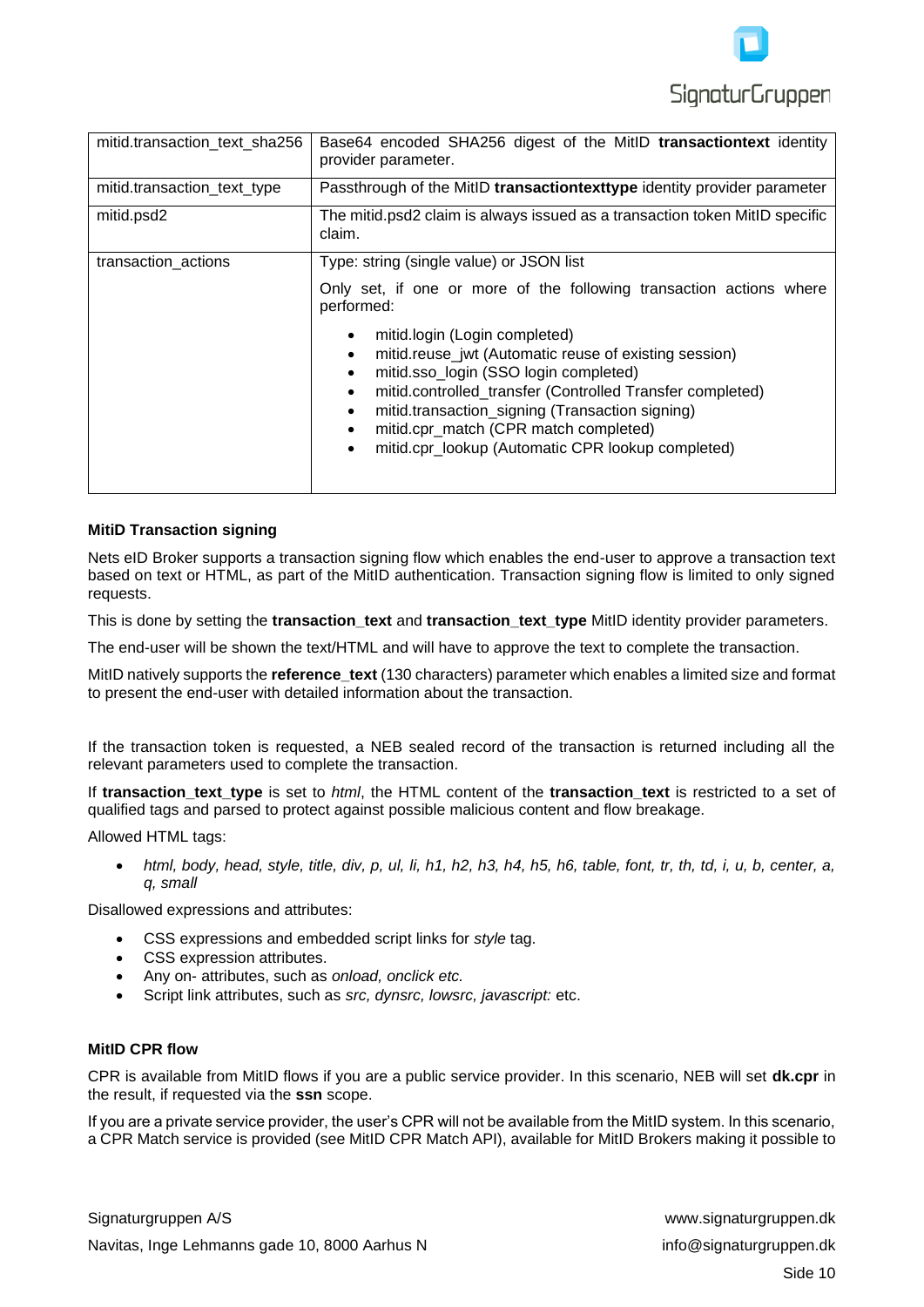

match an active MitID session and CPR and verify if the supplied CPR matches the authenticated MitID identity and thus making it possible to verify if a MitID identity has the given CPR.xxxxxx.

NEB implements this as a natural part of the MitID flow and will ask the user for CPR when the service provider requests CPR with the **ssn** scope.

**Note***, that it is supported to request CPR via the CPR flow by reauthenticating a user with the additional ssn scope. In this case, NEB will reuse the active MitID session and ask the user for CPR (but will not ask for login), do the required CPR Match verification, and return the CPR to the service. This enables services to only ask for CPR using the CPR flow when needed for specific users.*

**Note** that MitID only allows MitID Match for 15 minutes after the MitID session was issued.

#### <span id="page-10-0"></span>**MitID CPR Match API**

See the swagger API reference for details.

The Broker API supports a "MitID CPR Match API" that allows services to match a CPR with a MitID authentication from NEB.

In this way, services can ask the user for CPR and then call the API with the access token retrieved from NEB for the user authentication as authorization header.

This also allows services to verify that an already known CPR matches the MitID identity in question.

**Note** that MitID only allows MitID Match for 15 minutes after the MitID session was issued.

If "cprNumberMatch" returns false, it means that it is not possible to match the "cpr" input parameter with the CPR-number of the user. MitID restricts CPR-matching to a maximum of three tries per session, in which case the endpoint will return the following response:

To reset the CPR matching exceeded limitation, the client must prompt the user for reauthentication using MitID.

#### <span id="page-10-1"></span>**MitID error codes**

Possible error codes from the MitID identity provider flow.

| Error (error) | Error description (error_description) | <b>Description</b>                                                                                                                                                                                                                                  |  |  |  |  |
|---------------|---------------------------------------|-----------------------------------------------------------------------------------------------------------------------------------------------------------------------------------------------------------------------------------------------------|--|--|--|--|
| access_denied | mitid user aborted                    | The end-user aborted the<br>MitID flow.                                                                                                                                                                                                             |  |  |  |  |
|               |                                       | This can happen during<br>the MitID login process<br>and during the MitID CPR<br>Match flow.                                                                                                                                                        |  |  |  |  |
| access_denied | mitid_no_ctx                          | Some or all the required<br>flow context was missing.                                                                                                                                                                                               |  |  |  |  |
|               |                                       | This might happen if the<br>end-user visits the MitID<br>flow URLs (via a<br>bookmark or similar) at a<br>time where no session or<br>context of the flow exists<br>for the end-user. In some<br>circumstances we can<br>redirect the end-user back |  |  |  |  |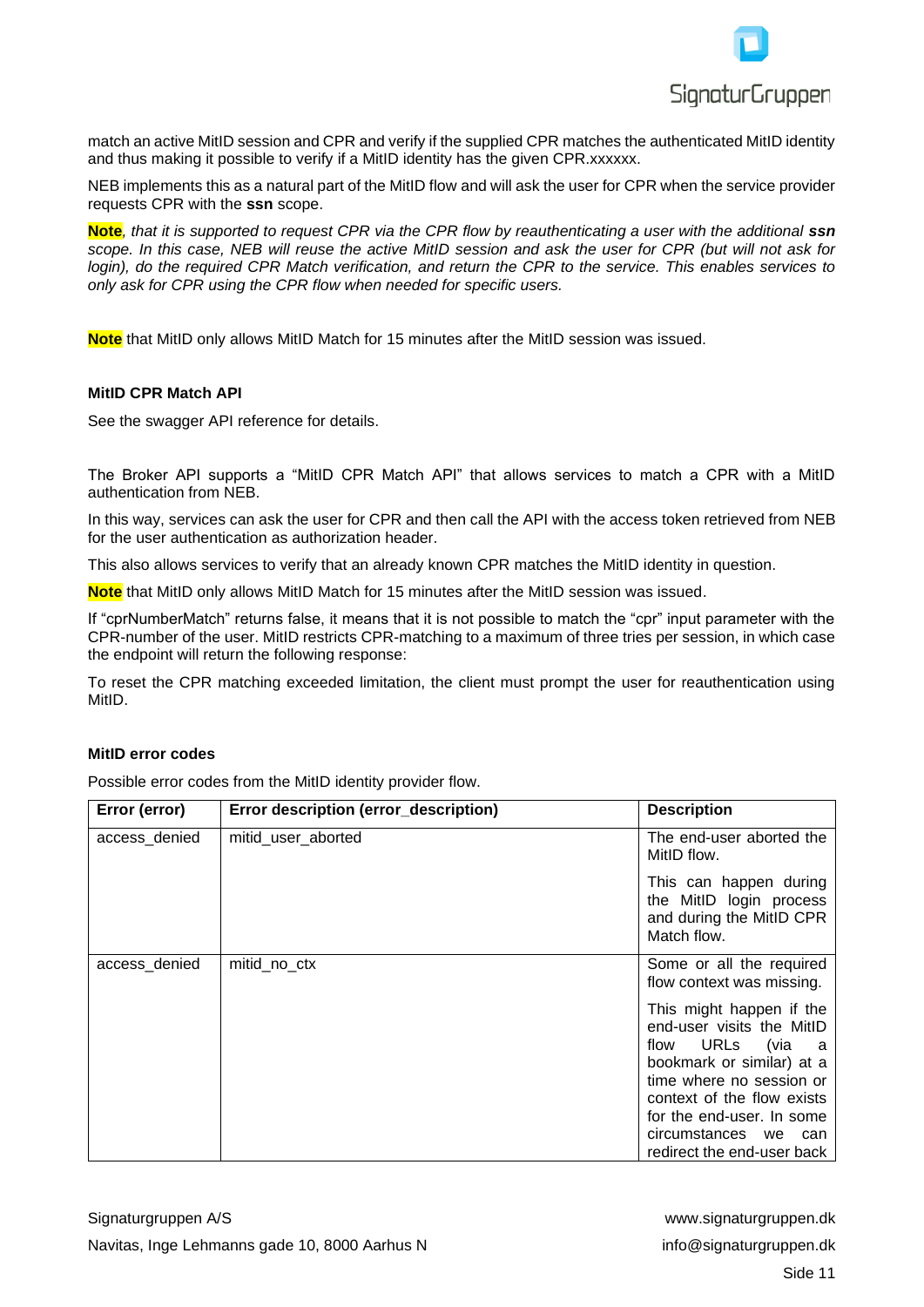

# **SignaturGruppen**

|               |                              | to the service provider<br>with this errorcode.                                                                                                                                                              |
|---------------|------------------------------|--------------------------------------------------------------------------------------------------------------------------------------------------------------------------------------------------------------|
|               |                              | The<br>recommended<br>approach is to guide the<br>end-user to a normal front-<br>page.                                                                                                                       |
| access_denied | mitid_internal_error         | An internal error in the<br>MitID flow.                                                                                                                                                                      |
| access_denied | mitid_unexpected_error       | An<br>unexpected<br>error<br>happened.                                                                                                                                                                       |
|               |                              | We continually monitor for<br>these to identity better<br>handle<br>the<br>ways<br>to<br>observed issues.                                                                                                    |
| access_denied | mitid_core_client_error      | Error in the frontend<br>package from MitID.                                                                                                                                                                 |
|               |                              | NEB tries to remedy these<br>with<br>automatic<br>errors<br>multiple<br>retries,<br>but<br>consecutive errors within<br>the MitID client<br>might<br>result in this error.                                   |
| access_denied | mitid_cpr_match_failed       | <b>CPR</b><br>The<br>end-user<br>number could not be<br>validated.                                                                                                                                           |
|               |                              | This can happen if the<br>end-user has exceeded<br>allowed number of CPR<br>validation attempts or if<br>the end-user does not<br>have a CPR number<br>associated<br>with<br>the<br>selected MitID identity. |
| access_denied | mitid timeout                | MitID did not respond in<br>time.                                                                                                                                                                            |
|               |                              | This<br>signals that<br>the<br>official MitID APIs timed<br>out during the flow (not the<br>NEB APIs).                                                                                                       |
| access_denied | mitid_auth_code_already_used | Attempt made to reuse a<br>MitID authentication code.                                                                                                                                                        |
|               |                              | which<br>Internal<br>error<br>typically is due to an API<br>retry on top of an assumed<br>timeout.                                                                                                           |
|               |                              | This might also happen if<br>the end-user re-posts the<br>specific step of the MitID<br>flow.                                                                                                                |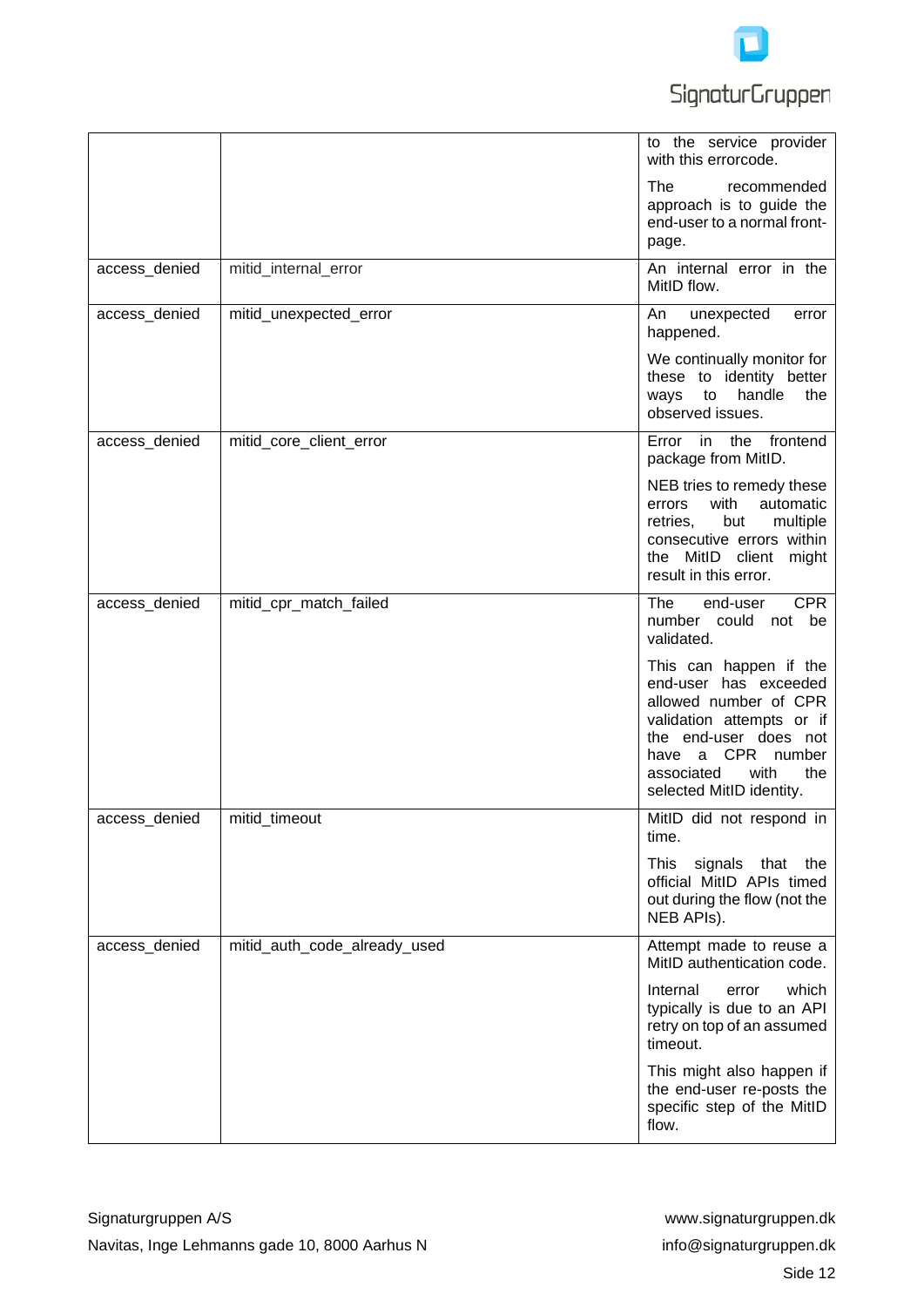

| access_denied | mitid_transfer_token_exchange_code_already_used          | Invalid attempt made to<br>reuse MitID transfer token<br>exchange code more than<br>once.                                    |  |  |  |
|---------------|----------------------------------------------------------|------------------------------------------------------------------------------------------------------------------------------|--|--|--|
| access_denied | mitid_transaction_text_invalid                           | Invalid transaction signing<br>text.                                                                                         |  |  |  |
|               |                                                          | The input is malformed or<br>has invalid content.                                                                            |  |  |  |
| access_denied | mitid_transaction_signing_flow_limited_to_signed_request | Transaction signing flow<br>was not possible due to<br>signed request limitation.                                            |  |  |  |
|               |                                                          | authentication<br><b>The</b><br>request must be signed to<br>the transaction<br>utilize<br>signing functionality.            |  |  |  |
| access_denied | mitid_anti_forgery_validation_error                      | <b>The</b><br>MitID<br>flow<br>encountered an<br>invalid<br>cookie<br>anti<br>forgery<br>validation.                         |  |  |  |
|               |                                                          | This can happen if the<br>re-visits<br>end-user<br>an<br>earlier page in the flow ex.<br>by clicking back in the<br>browser. |  |  |  |
| access_denied | mitid_transaction_text_missing                           | Missing the transaction<br>text in the signing flow.<br>Invalid request.                                                     |  |  |  |
| access_denied | mitid_identity_not_found                                 | When provided uuid_hint<br>is not a valid or active<br>uuid.                                                                 |  |  |  |
| access_denied | mitid_invalid_transfer_token_code                        | Controlled Tranfer code is<br>already used or expired.                                                                       |  |  |  |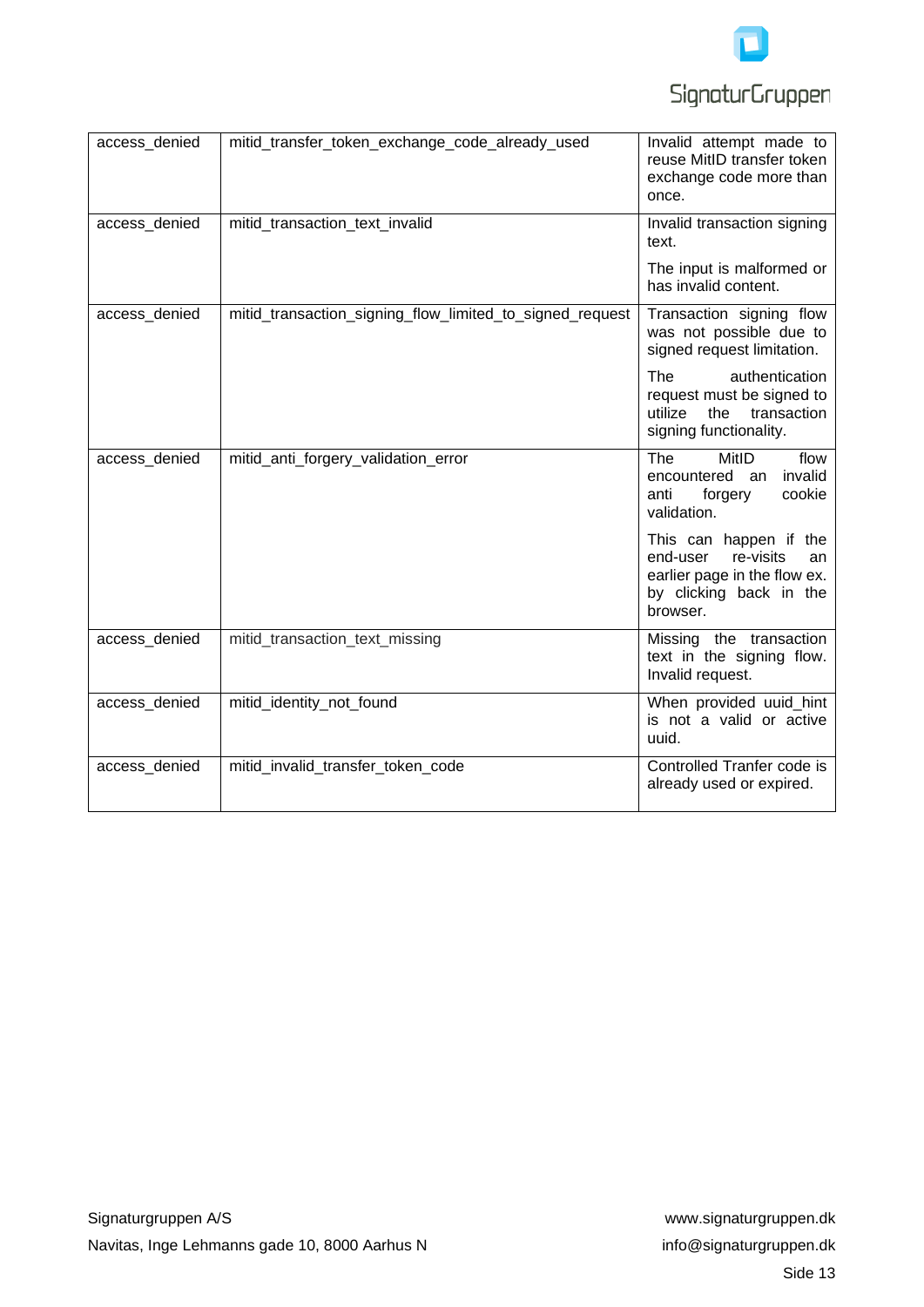

#### <span id="page-13-0"></span>**MitID SSO**

NEB implements and supports MitID SSO and allows integrating services to utilize MitID SSO for automatic sharing MitID sessions in a SSO defined and managed by participating MitID Brokers.

Any client, service or service provider can be member of up to one MitID SSO Group and if so, will automatically map all MitID sessions to this MitID SSO and automatically reuse an existing session if already active within this MitID SSO.

It is possible to setup MitID SSO groups with other MitID Brokers and other MitID Broker services and service providers.

NEB will handle the required end-user consent, which is required when automatically reusing an active MitID session.

Note, contact Signaturgruppen if you plan to use this feature.

#### *MitID SSO logout*

It is required by all clients who utilize a MitID SSO to inform their MitID broker of logout events from the enduser.

Logout is handled either by sending the end-user to the End session endpoint with the original issued ID token or by calling the Logout endpoint with the original issued ID token. See general section about logout in this document for more details.

MitID SSO requires that all logout events are handled using Back-channel endpoints and thus enabling the termination of MitID SSO sessions without the need of the end-user browser. MitID SSO groups are by this forced to be Back-channel SSO groups.

The only way participating service providers can receive logout events is by registering a valid Back-channel endpoint for their integration at NEB.

Participating service providers will be able to get the session status from the Userinfo endpoint.

#### <span id="page-13-1"></span>**MitID Controlled Transfer**

With MitID Controlled Transfer, a requesting service provider can request and retrieve a "MitID Controlled Transfer Token Exchange Code" (MitID CT Exchange Code) from their MitID Broker. Then, another service provider can exchange this to a MitID authentication from their respective MitID Broker.

Flow:

- Service provider A requests a MitID CT Exchange Code from Broker A and specifies a Transfer Token Text
- Service Provider A redirects end-user to Service Provider B with the MitID CT Exchange Code and Transfer Token Text
- Service Provider B uses Broker B and the implementation provided by Broker B to exchange the MitID CT Exchange Code token and the Transfer Token Text to a MitID authentication enabling the enduser login at Service Provider B.

The protocol for exchanging MitID CT Exchange Code between service providers are up to the two exchanging service providers to define.

The protocol for retrieving or exchanging MitID CT Exchange Code between service providers and MitID brokers are up to each broker to define.

The specification for retrieval and exchange towards the NEB interface is specified here. Note that it is up to each agreement with other service providers, how the MitID CT Exchange Code is exchanged – this is not specified nor handled by NEB.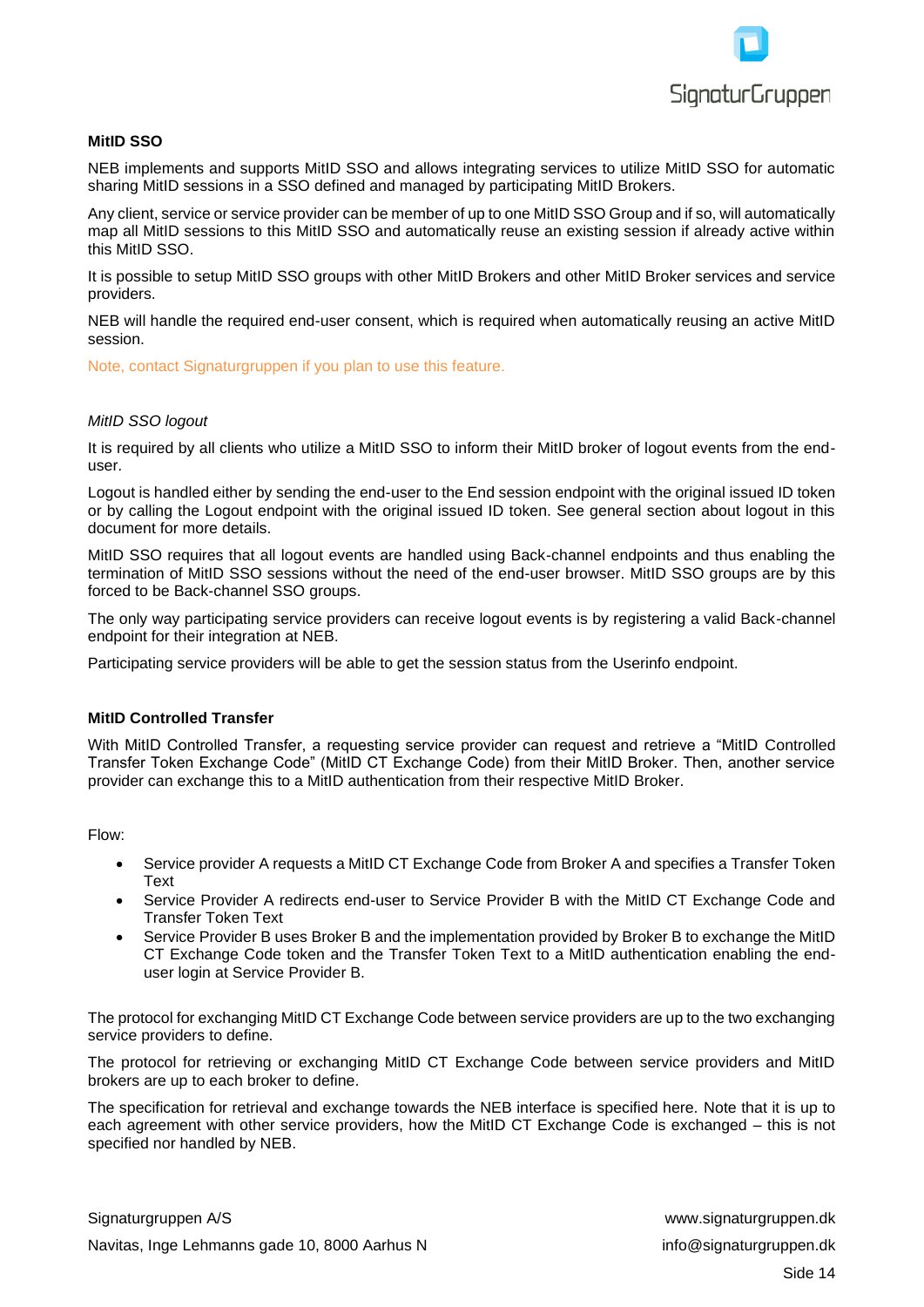

**NOTE**: The requesting service provider has a mandatory requirement of getting the correct consent from the end-user, before sending the end-user to another service provider with a MitID CT Exchange Code. The official description of the requirement is:

*When the user is performing a controlled transfer from service provider A to service provider B, it is the responsibility of service provider A to get a consent from the end user, regarding eID attributes which service provider A has requested on initial request, since these attributes will be available to service provider B.*

#### *Requesting a Controlled Transfer Token Exchange Code*

A Controlled Transfer Token Exchange Code is retrieved by calling the MitID Controlled Transfer Token Exchange Code endpoint (see the swagger API reference for details).

| <b>Parameters</b>       | <b>Description</b>                                                                                                                                                                                                                                                           |  |  |  |  |
|-------------------------|------------------------------------------------------------------------------------------------------------------------------------------------------------------------------------------------------------------------------------------------------------------------------|--|--|--|--|
| targetBrokerId          | MitID Broker ID of receiving MitID broker                                                                                                                                                                                                                                    |  |  |  |  |
| targetServiceProviderId | MitID Service Provider ID of receiving service<br>provider                                                                                                                                                                                                                   |  |  |  |  |
| transferTokenText       | Type: String                                                                                                                                                                                                                                                                 |  |  |  |  |
|                         | The calling service provider must specify a Transfer<br>Token Text and hand this out to the receiving service<br>provider. The Transfer Token Text is restricted by<br>MitID to a maximum of 130 characters. Any length<br>above 130 will result in an unsuccessful request. |  |  |  |  |

#### <span id="page-14-0"></span>**Exchanging a Controlled Transfer Token Exchange Code to a MitID login**

As a service provider integrating to NEB, it is possible to exchange a MitID CT Exchange Code received from another service provider for a MitID login.

The MitID CT Exchange Code is used by NEB in exchange of a MitID authentication token from the MitID APIs and as such enables NEB to automatically login an end-user in exchange for the MitID CT Exchange Code.

The MitID CT Exchange Code is passed as a parameter to the MitID identity provider in the NEB OIDC specification, alongside the received Transfer Token Text, and will be used to login the end-user based on the MitID session used to create the MitID CT Exchange Code in the first place.

#### <span id="page-14-1"></span>**NemID PID claim for MitID flows**

It is possible to request the NemID PID claim (nemid.pid) for MitID flows.

This is done by specifying the scope nemid.pid which will trigger the relevant end-user flow required to return the nemid.pid claim along with the MitID login.

| <b>NemID PID scope</b> | <b>Claims</b>                                                                                          |  |  |  |
|------------------------|--------------------------------------------------------------------------------------------------------|--|--|--|
| nemid.pid              | nemid.pid<br>٠<br>nemid.pid status<br>$\bullet$<br>If set, the nemid.pid claim contains the NemID PID. |  |  |  |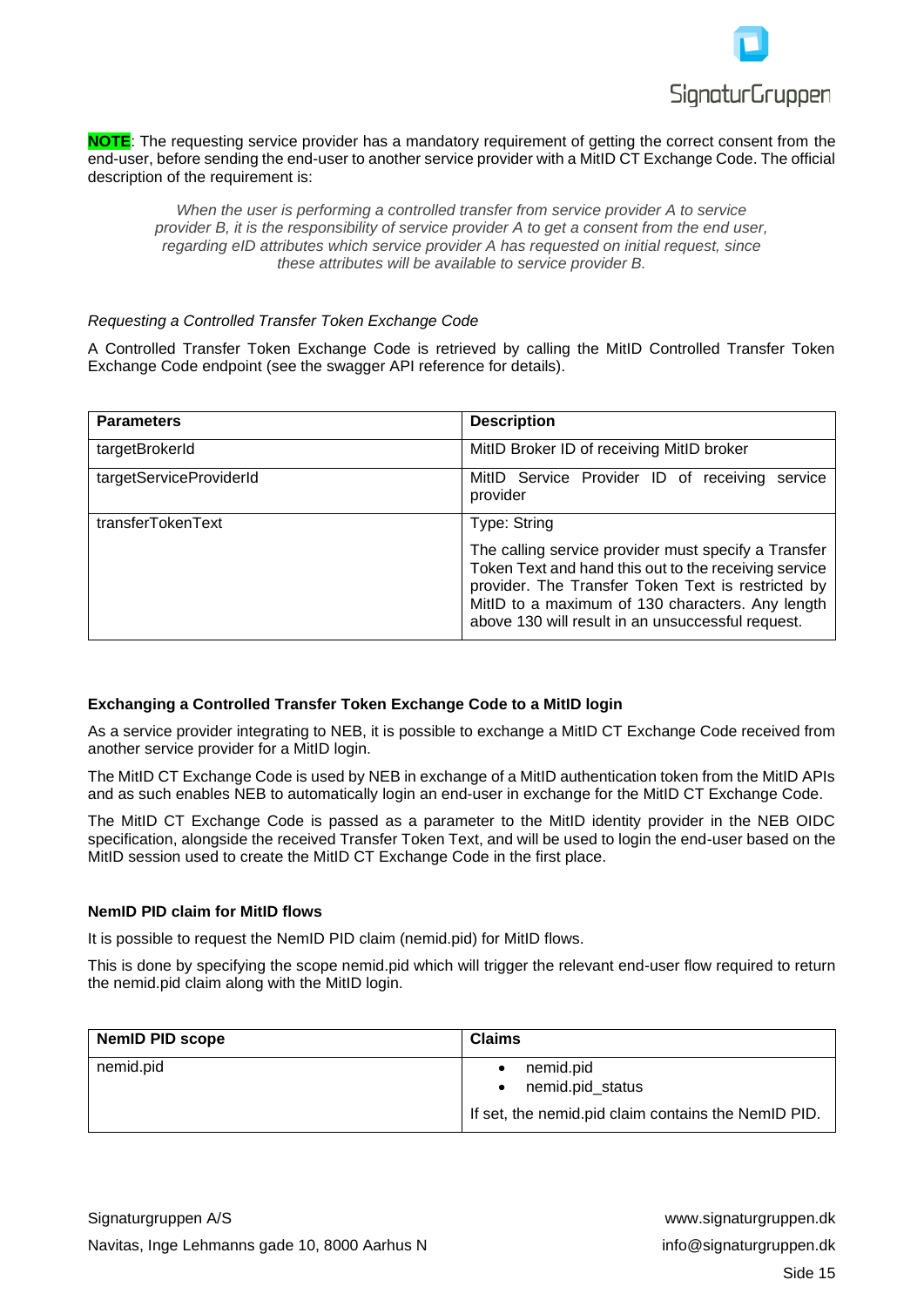

| nemid.pid_status can have one of the following<br>values |
|----------------------------------------------------------|
| success<br>unable_to_lookup<br>$\bullet$                 |

To retrieve the PID from a MitID login Nets eID Broker will have to lookup PID from a NemLog-In3 supplied supporting service using the end-user Danish CPR number. The end-user will be guided through the needed steps automatically when the nemid.pid scope is specified.

It is recommended, that the nemid.pid scope is only specified when the returned MitID identity is unknown to the service in question, as the end-user will have to enter his Danish CPR number when this scope is specified.

The nemid.pid scope can be used as a reauthentication scope (see section about reauthentication) and thus NEB will automatically reuse an available user session to ensure that the end-user does not need to authenticate with MitID additional times.

Note, that the scopes "nemid.pid" and "ssn" can be used together or separately. If ssn is specified that dk.cpr claim will be issued to the service provider, but both nemid.pid and ssn scopes will trigger CPR matching for the end-user. It is thus possible to minimize the data handed back to the service provider by controlling it this way.

If the NemID PID could not be retrieved the nemid.pid status claim will indicate the result.

#### <span id="page-15-0"></span>**NemID PID API for MitID flows**

*Endpoint: /mitid/nemidPidLookup (see the swagger API reference for details)*

Allows a service provider to lookup the NemID PID based on a successful MitID session for the end-user.

The endpoint allows for an optional CPR parameter, which is used to complete the lookup.

If the ssn flow was used for the authentication flow the CPR is known by NEB for the current session and thus CPR is not needed for the lookup.

If the ssn flow was not used, the service provider must provide the correct CPR for the end-user as part of the lookup.

#### <span id="page-15-1"></span>**MitID service provider parameters**

| <b>Identity Provider parameters (mitid)</b> | <b>Description</b>                                                                                                                    |  |  |  |  |
|---------------------------------------------|---------------------------------------------------------------------------------------------------------------------------------------|--|--|--|--|
| transfer_token_exchange_code                | Type: string                                                                                                                          |  |  |  |  |
|                                             | The issued MitID Controlled Transfer Token Exchange<br>Code                                                                           |  |  |  |  |
|                                             | Example:                                                                                                                              |  |  |  |  |
|                                             | $"38e195d6-14ad-4ed9-9f0b-d72a26c8ed95"$                                                                                              |  |  |  |  |
| transfer token text                         | Type: string (non-empty)                                                                                                              |  |  |  |  |
|                                             | A Controlled Transfer Token Text, which is up to the<br>calling Service Provider to define and set.                                   |  |  |  |  |
|                                             | This text must be handed out to the receiving service<br>provider together with the MitID Controlled Transfer<br>Token Exchange Code. |  |  |  |  |

Note: See general section on identity provider parameters for reference on how to set the parameters.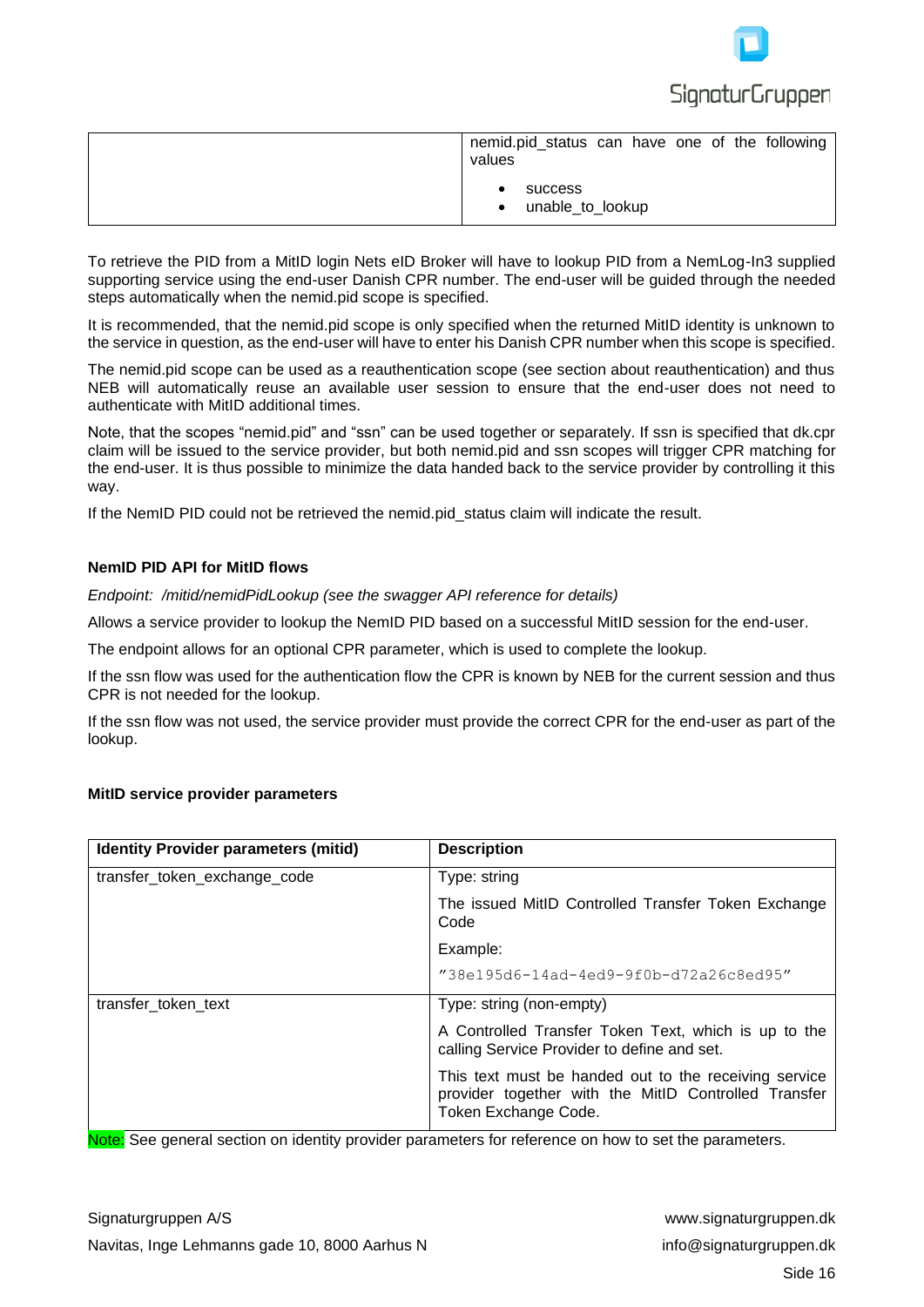

# <span id="page-16-0"></span>**NemID**

The NemID identity provider is the official Danish national electronic identity, being replaced by MitID.

#### <span id="page-16-1"></span>**Supported parameters**

| Request parameter | <b>Description</b> |
|-------------------|--------------------|
| idp_values        | nemid              |

#### <span id="page-16-2"></span>**Supported identity provider parameters**

| <b>Identity Provider parameters (nemid)</b> | <b>Description</b>                                                                                                                                                                           |  |  |  |
|---------------------------------------------|----------------------------------------------------------------------------------------------------------------------------------------------------------------------------------------------|--|--|--|
| amr_values                                  | Optional space separated list of of one or more of                                                                                                                                           |  |  |  |
|                                             | nemid.otp<br>$\bullet$                                                                                                                                                                       |  |  |  |
|                                             | nemid.keyfile<br>$\bullet$                                                                                                                                                                   |  |  |  |
|                                             |                                                                                                                                                                                              |  |  |  |
|                                             | If not specified the amr_values will default to nemid.otp<br>only.                                                                                                                           |  |  |  |
|                                             | NemID has built-in two clients: the NemID OTP and the<br>NemID Keyfile client.                                                                                                               |  |  |  |
|                                             | NemID OTP is the default client used by most private<br>NemID logins enabling the NemID App and Code-Card.                                                                                   |  |  |  |
|                                             | NemID Keyfile is the default client used by most<br>professional NemID logins enabling most of the<br>enterprise login-variants used by business-employess for<br>authenticating with NemID. |  |  |  |
| code_app_trans_ctx                          | Type: Base64 encoded string.                                                                                                                                                                 |  |  |  |
|                                             | Up to 100 characters. Showed in the NemID Code App if<br>the end-user choses the NemID Code App when<br>authenticating.                                                                      |  |  |  |
| sign_text                                   | Type: Base64 encoded string.                                                                                                                                                                 |  |  |  |
|                                             | NemID Sign Text.                                                                                                                                                                             |  |  |  |
|                                             | If set, invokes the NemID Sign flow.                                                                                                                                                         |  |  |  |
|                                             | The supported types of input, is specified by the<br>sign_text_type parameter.                                                                                                               |  |  |  |
| sign_text_type                              | Type: string                                                                                                                                                                                 |  |  |  |
|                                             | Specifies the type of the sign_text parameter.                                                                                                                                               |  |  |  |
|                                             | The supported values are                                                                                                                                                                     |  |  |  |
|                                             | pdf<br>text                                                                                                                                                                                  |  |  |  |
| private_to_business                         | Type: bool (default: false)                                                                                                                                                                  |  |  |  |
|                                             | If set to true, the end-user will be guided through the<br>NemID Private to Business flow.                                                                                                   |  |  |  |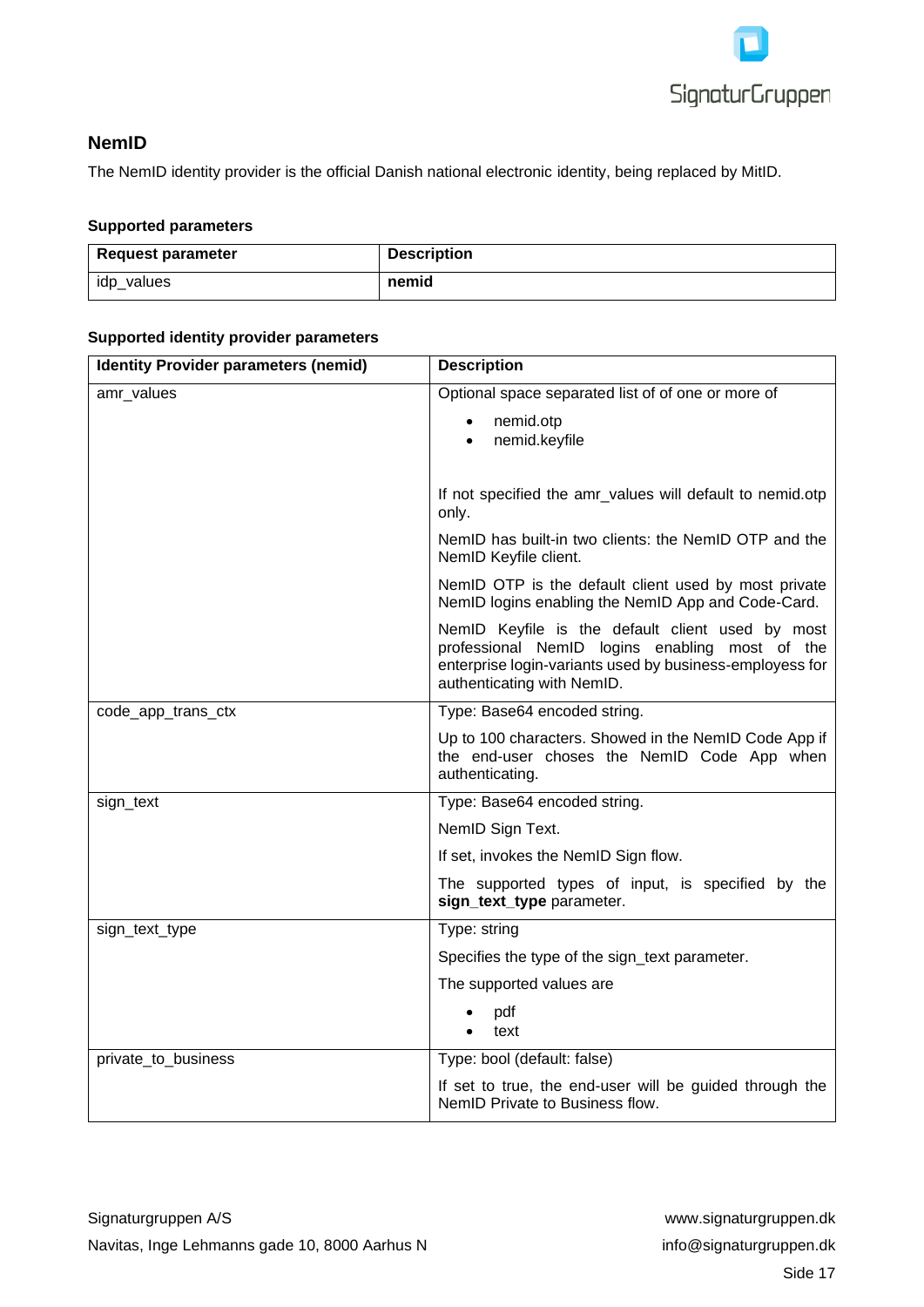

|  |                           | This will guide the end-user to select one of the<br>companies (CVR) for which the end-user is authorized to $\vert$<br>represent the company alone. |  |  |  |
|--|---------------------------|------------------------------------------------------------------------------------------------------------------------------------------------------|--|--|--|
|  | nemid.auth_to_repr claim. | The selected CVR-number will be set in the                                                                                                           |  |  |  |

#### <span id="page-17-0"></span>**Example JSON for identity providers**

# **{"nemid":{"amr\_values":"nemid.keyfile"}}**

**idp\_params=%7B%E2%80%9Cnemid%E2%80%9D%3A%7B%E2%80%9Camr\_values%E2% 80%9D%3A%E2%80%9Dnemid.keyfile%E2%80%9D%7D%7D**

#### <span id="page-17-1"></span>**Supported scope values**

| <b>Scope</b>      | <b>Description</b>                                                                                                                                                                                                                                                                                       |
|-------------------|----------------------------------------------------------------------------------------------------------------------------------------------------------------------------------------------------------------------------------------------------------------------------------------------------------|
| nemid             | List of claims:<br>nemid.common_name<br>٠<br>nemid.pid<br>$\bullet$<br>nemid.rid<br>$\bullet$<br>nemid.dn<br>$\bullet$<br>nemid.ssn<br>nemid.email<br>nemid.cvr<br>$\bullet$<br>nemid.auth_to_repr<br>$\bullet$                                                                                          |
| transaction_token | The transaction_token scope requests the transaction token from<br>the Token endpoint including the following claims.<br>These claims are not shared in a SSO with other services.<br>transaction_id<br>$\bullet$<br>nemid.code_app_trans_ctx<br>٠<br>nemid.sign_text<br>$\bullet$<br>nemid.xmldsig<br>٠ |
| ssn               | Social Security Number.<br>List of claims:<br>dk.cpr<br>Will trigger MitID Demo CPR user-interaction.                                                                                                                                                                                                    |

#### <span id="page-17-2"></span>**ID Token identity claims**

| Claim value   | <b>Possible values</b>  |
|---------------|-------------------------|
| Identity_type | private<br>professional |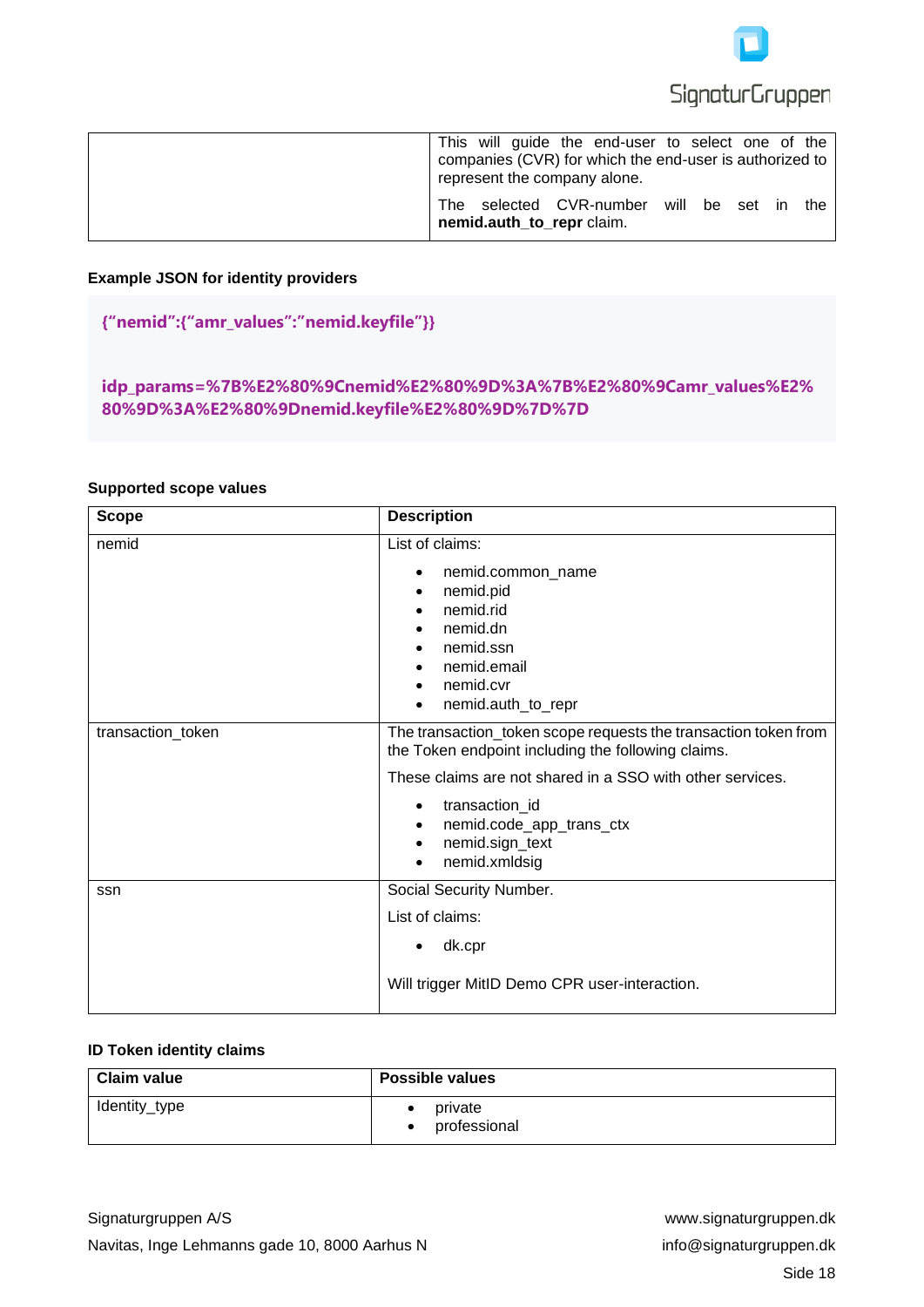

|                 | Private identities are identifiable by their global NemID PID, found<br>in the nemid.pid claim.                                                                                                                      |
|-----------------|----------------------------------------------------------------------------------------------------------------------------------------------------------------------------------------------------------------------|
|                 | Professionals are employees, and have a unique NemID RID,<br>found in the nemid.rid claim. The NemID RID paired with the CVR<br>from the employer forms the primary identifier for NemID<br>professional identities. |
| idp             | nemid                                                                                                                                                                                                                |
| amr             | One of the following:                                                                                                                                                                                                |
|                 | nemid.otp<br>nemid.keyfile                                                                                                                                                                                           |
| idp_environment | One of the following                                                                                                                                                                                                 |
|                 | test<br>production                                                                                                                                                                                                   |

#### **Transaction token NemID specific claims**

| Claim value              | <b>Possible values</b>                                                                                                                      |  |
|--------------------------|---------------------------------------------------------------------------------------------------------------------------------------------|--|
| nemid.ssn                | Same value as for ID token.                                                                                                                 |  |
| nemid.code_app_trans_ctx | Passthrough of the NemID code_app_trans_ctx identity<br>provider parameter.                                                                 |  |
| nemid.sign_text          | Passthrough of the NemID<br>sign_text<br>identity<br>provider<br>parameter.                                                                 |  |
| dk.cpr                   | Danish CPR.                                                                                                                                 |  |
|                          | Included if and only if configured as a requirement for the<br>transaction token for the client in the administration interface.            |  |
|                          | Will trigger the same user interaction as setting the ssn scope.                                                                            |  |
| transaction_actions      | Type: string (single value) or JSON list                                                                                                    |  |
|                          | Only set, if one or more of the following transaction actions where<br>performed:                                                           |  |
|                          | nemid.login (Login completed)<br>$\bullet$<br>nemid.signed (Signature flow completed)<br>$\bullet$<br>nemid.cpr_match (CPR match completed) |  |

#### <span id="page-18-0"></span>**NemID CPR**

In the current version of NemID, CPR is available from NemID flows if you are a public service provider. In this scenario, NEB will set **dk.cpr** in the result, if requested via the **ssn** scope.

If you are a private service provider, the user's CPR will not be available from the MitID system. In this scenario, a CPR Match service is provided (using the service providers NemID agreement) making it possible to match a NemID PID and CPR and verify if the supplied PID and CPR matches and thus making it possible to verify if a NemID identity has the given CPR.

NEB implements this as a natural part of the MitID flow and will ask the user for CPR when the service provider requests CPR with the **ssn** scope.

If the user has accepted that the CPR is stored for later use (user consent) and returned to the service provider, the user will not have to enter CPR for subsequent MitID flows for the same service provider.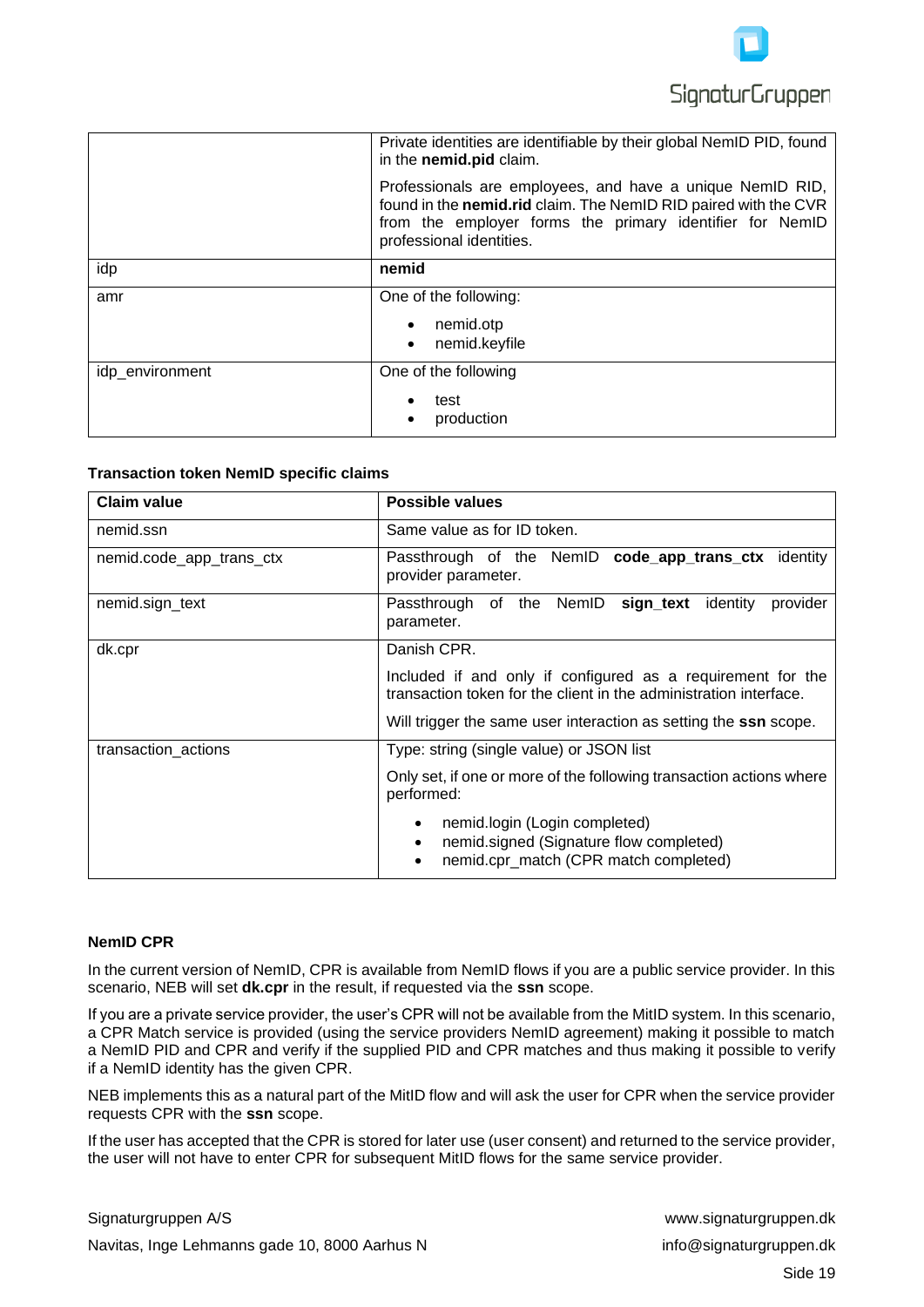

#### <span id="page-19-0"></span>**NemID CPR Match API**

See the swagger API reference for details.

The Broker API supports a "NemID CPR Match API" that allows services to match a CPR with a NemID authentication from the NEB.

In this way, services can ask the user for CPR and then call the API with the access token retrieved from NEB for the user authentication as authorization header.

This also allows services to verify that an already known CPR matches the NemID identity in question.

#### <span id="page-19-1"></span>**NemID Privat til Erhverv (authorized to represent)**

The "NemID Privat til Erhverv" service is available via NEB for NemID flows, see the "private to business" NemID idp\_params option for reference.

Tt will allow the end-user to select between the available CVR-numbers available for which his or hers private NemID is "Allowed to Represent" the specified company.

This requires that the user enters his CPR number (or that the calling service is allowed for automatic CPR retrieval) after which the CVR-list can be retrieved from the Danish "Erhvervsstyrelsen" and the flow can be completed.

#### <span id="page-19-2"></span>**NemID error codes**

Possible error codes from the MitID identity provider flow.

| Error (error) | Error description (error_description)       | <b>Description</b>                                                                                                                            |
|---------------|---------------------------------------------|-----------------------------------------------------------------------------------------------------------------------------------------------|
| access denied | nemid_user_aborted                          | The end-user aborted<br>the<br>NemID flow.                                                                                                    |
|               |                                             | This can happen during the<br>NemID login process or during<br>the NemID CPR Match flow.                                                      |
| access_denied | nemid_flow_error_TIMESTAMP_EXPIRED          | The signed timestamp of the<br>NemID<br>parameters<br>has<br>expired.                                                                         |
|               |                                             | If the end-user has taken too<br>long to complete the NemID<br>flow, this code is returned.                                                   |
| access_denied | nemid_flow_error_[error code]               | A general error code that<br>signals an error that should be<br>handled as a technical error<br>and nothing relevant to tell the<br>end-user. |
|               |                                             | In general, handle this as a<br>generic error.                                                                                                |
|               |                                             | The "error code" signals a<br>specific error, which can be<br>used if contacting Nets eID<br>Broker support.                                  |
| access_denied | nemid_unspecified_error                     | Unknown cause of error.                                                                                                                       |
| access_denied | nemid_client_flow_error_+[NemID error code] | For a specific NemID related<br>errorcode (returned by the                                                                                    |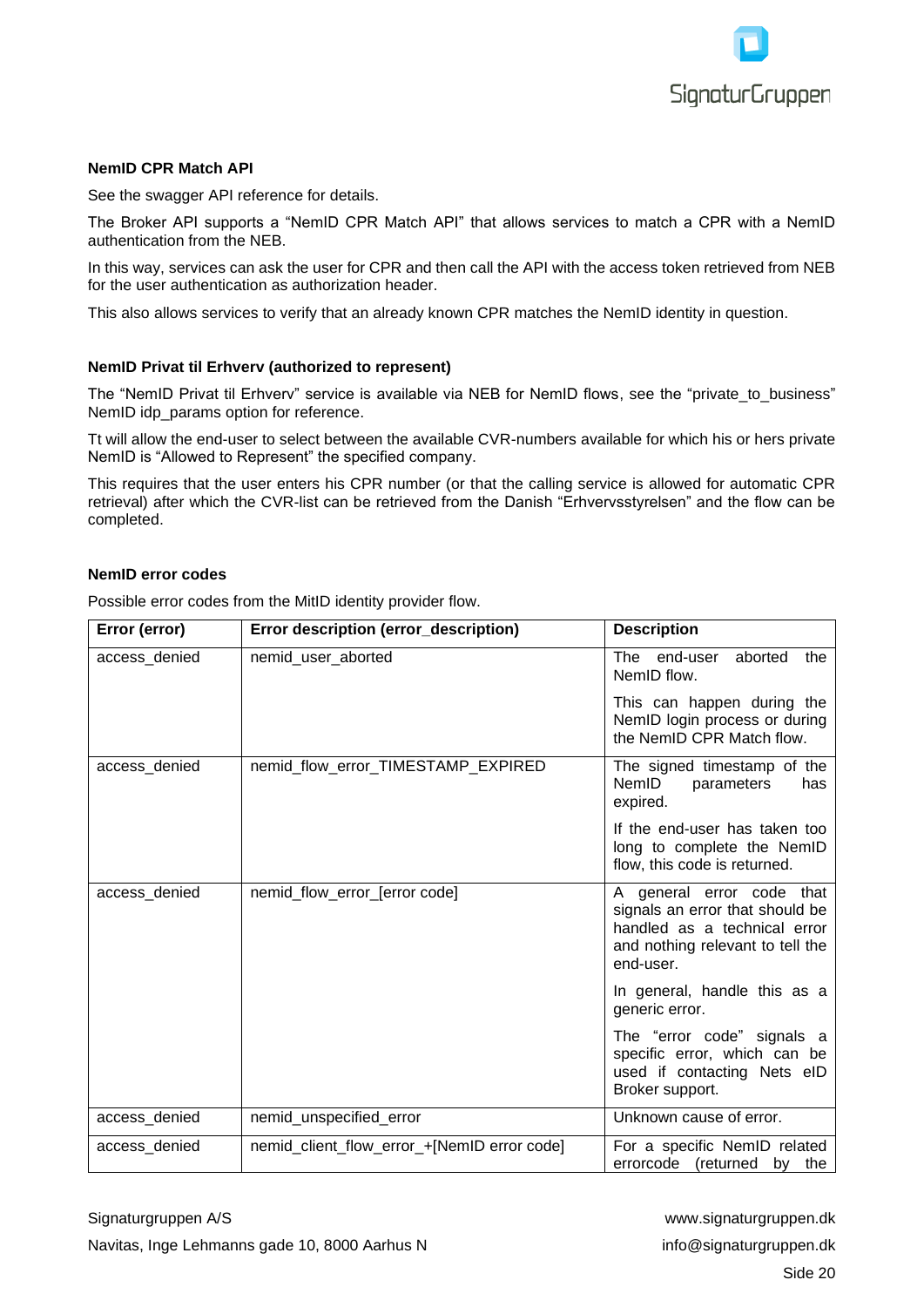

# **SignaturGruppen**

|  | NemID client) the error could<br>look like "nemid_srv001"           |
|--|---------------------------------------------------------------------|
|  | reference for NemID<br>A<br>documentation is found in<br>[NEMID-TU] |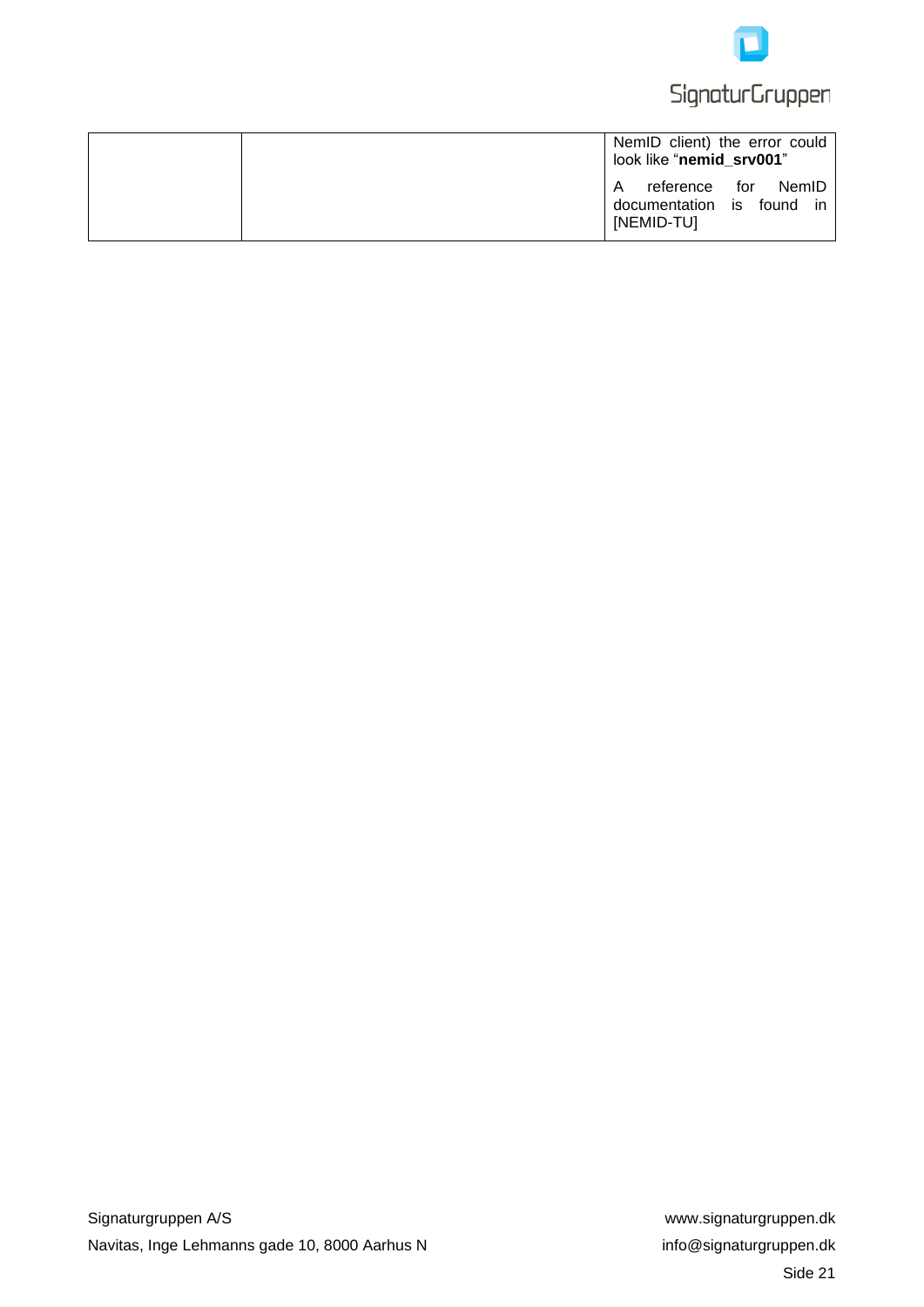

# <span id="page-21-0"></span>**International identity providers by Nets E-Ident**

This section describes the identity providers that are available via the NEB platform provided by Nets E-Ident.

All identity providers available from the Nets E-Ident setup, is also available using the NEB interface. NEB will help with the setup and take care of the integration to E-Ident and provide a flexible usage of the services provided by the E-Ident service.

This allows your integrations to utilize all the identity providers support by both NEB and E-Ident while utilizing all other features from the NEB platform.

# <span id="page-21-1"></span>**Supported Nets E-Ident identity providers**

- BankID Norway
- BankID on mobile Norway
- Buypass Norway
- BankID Sweden

All eIDs available from E-Ident, found at https://www.nets.eu/developer/e-ident/eids/Pages/default.aspx.

# <span id="page-21-2"></span>**BankID Norway**

| <b>Request parameter</b> | <b>Description</b> |
|--------------------------|--------------------|
| idp_values               | bankid no          |

| <b>Scope</b>   | <b>Description</b>                                                                                                                        |  |
|----------------|-------------------------------------------------------------------------------------------------------------------------------------------|--|
| bankid_no      | List of claims:                                                                                                                           |  |
|                | bankid_no.birthdate<br>$\bullet$<br>bankid_no.family_name<br>$\bullet$<br>bankid_no.given_name<br>$\bullet$<br>bankid_no.pid<br>$\bullet$ |  |
| bankid_no_cert | List of claims:                                                                                                                           |  |
|                | bankid_no.certificate<br>$\bullet$<br>bankid_no.certpolicyoid<br>$\bullet$<br>bankid_no.cn<br>bankid_no.dn<br>$\bullet$                   |  |
| ssn            | Social Security Number.                                                                                                                   |  |
|                | List of claims:                                                                                                                           |  |
|                | no.cpr                                                                                                                                    |  |

#### <span id="page-21-3"></span>**ID Token identity claims**

| Claim value   | <b>Possible values</b> |
|---------------|------------------------|
| identity_type | private                |
| idp           | bankid no              |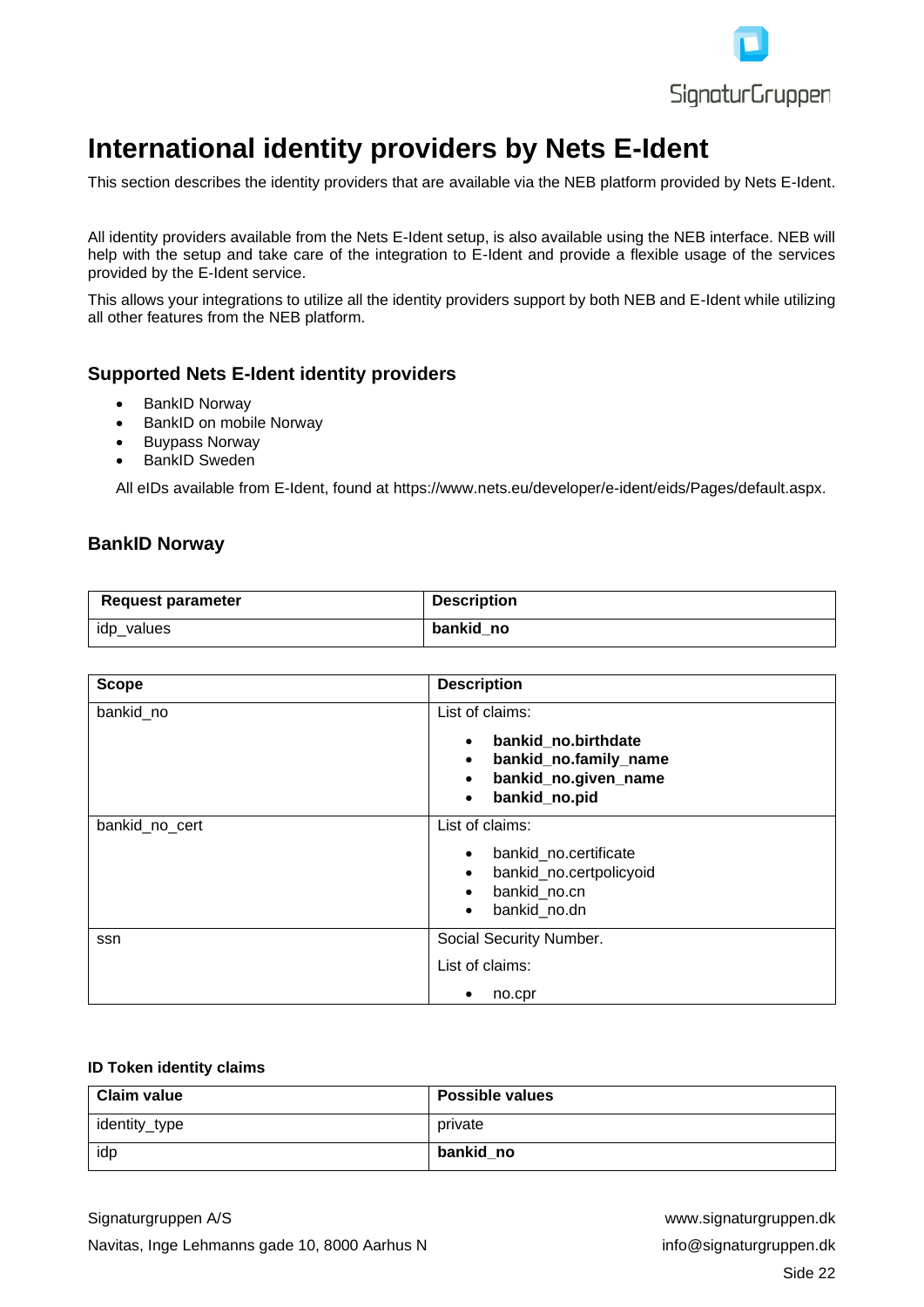

| amr | .<br>Not specified yet. |
|-----|-------------------------|

#### <span id="page-22-0"></span>**Handling of SSN**

All companies that are allowed to handle social security numbers (SSN) can get this in return after a BankID identification.

Note: Remember to specify that you want to process SSN when ordering your BankID setup.

# <span id="page-22-1"></span>**BankID on mobile Norway**

Used by around 4 million Norwegians, BankID has become a household brand and a highly trusted digital identification service for Norwegian citizens.

| Request parameter | <b>Description</b> |
|-------------------|--------------------|
| idp_values        | bankid mobile no   |

| <b>Scope</b>           | <b>Description</b>                                                                                                                                                          |  |
|------------------------|-----------------------------------------------------------------------------------------------------------------------------------------------------------------------------|--|
| bankid_mobile_no       | List of claims:<br>bankid_mobile_no.birthdate<br>$\bullet$<br>bankid_mobile_no.family_name<br>bankid_mobile_no.given_name<br>$\bullet$<br>bankid_mobile_no.pid<br>$\bullet$ |  |
| bankid_mobile_no_cert  | List of claims:<br>bankid_no.certificate<br>$\bullet$<br>bankid_no.certpolicyoid<br>bankid_no.cn<br>bankid no.dn<br>$\bullet$                                               |  |
| bankid_mobile_no_phone | List of claims:<br>bankid_mobile_no.phone_number<br>٠                                                                                                                       |  |
| ssn                    | Social Security Number.<br>List of claims:<br>no.cpr                                                                                                                        |  |

#### <span id="page-22-2"></span>**ID Token identity claims**

| <b>Claim value</b> | <b>Possible values</b> |
|--------------------|------------------------|
| identity_type      | private                |
| idp                | bankid mobile no       |
| amr                | Not specified yet.     |

#### <span id="page-22-3"></span>**Handling of SSN**

All companies that are allowed to handle social security numbers (SSN) can get this in return after a BankID identification.

Note: Remember to specify that you want to process SSN when ordering your BankID setup.

Signaturgruppen A/S www.signaturgruppen.dk

Navitas, Inge Lehmanns gade 10, 8000 Aarhus N info@signaturgruppen.dk Side 23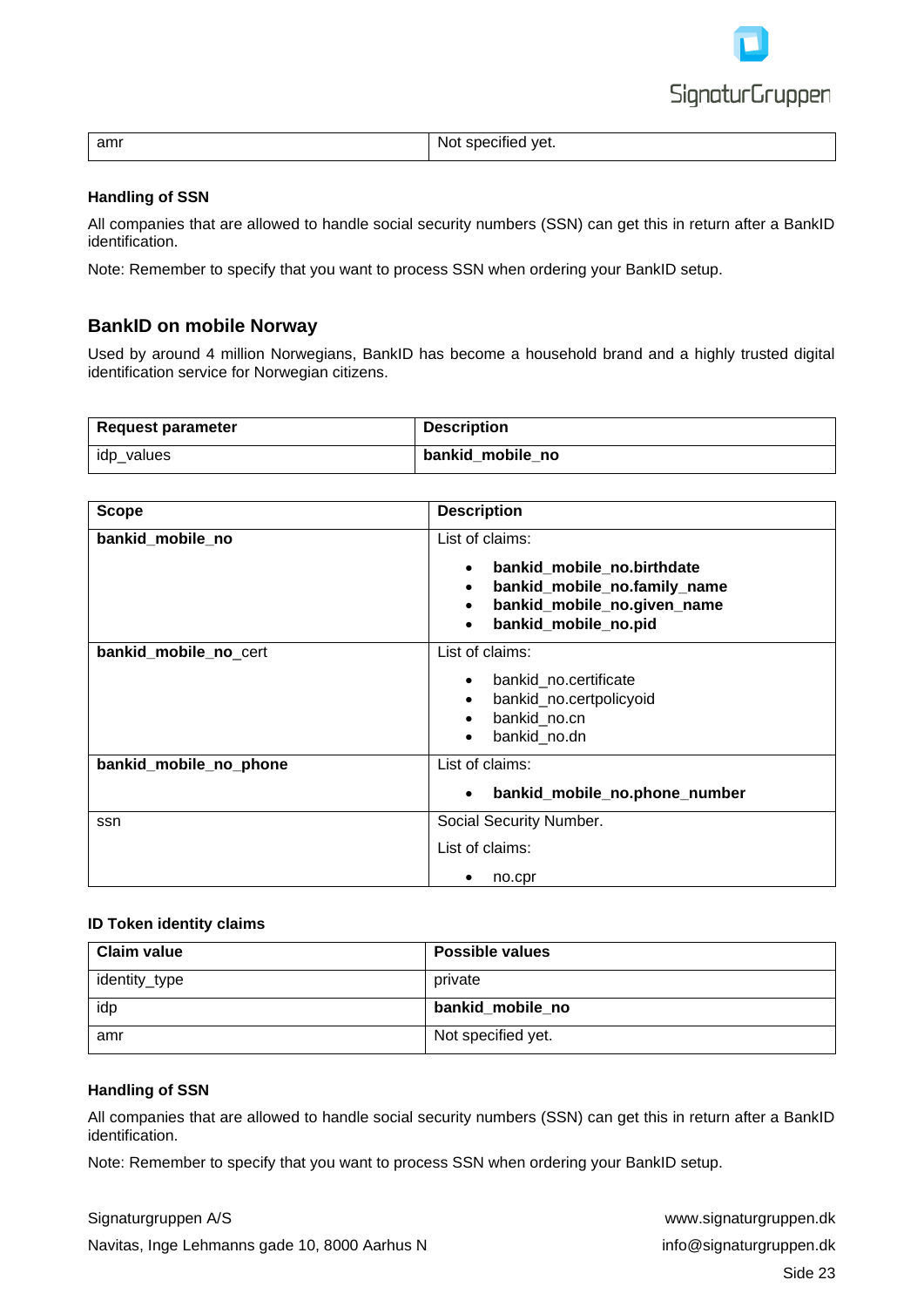

# <span id="page-23-0"></span>**Buypass Norway**

The Norwegian eID Buypass issues Buypass ID in both mobile and on smart card.

| <b>Request parameter</b> | <b>Description</b> |
|--------------------------|--------------------|
| idp_values               | buypass_no         |

| <b>Scope</b>    | <b>Description</b>                 |
|-----------------|------------------------------------|
| buypass_no      | List of claims:                    |
|                 | buypass_no.birthdate               |
|                 | buypass_no.family_name             |
|                 | buypass_no.given_name<br>$\bullet$ |
|                 | buypass_no.name                    |
|                 | buypass_no.pid<br>$\bullet$        |
| buypass_no_cert | List of claims:                    |
|                 | buypass_no.certificate             |
|                 | buypass_no.dn<br>$\bullet$         |
| ssn             | Social Security Number.            |
|                 | List of claims:                    |
|                 | no.ssn<br>٠                        |

#### <span id="page-23-1"></span>**ID Token identity claims**

| <b>Claim value</b> | <b>Possible values</b> |
|--------------------|------------------------|
| identity_type      | private                |
| idp                | buypass_no             |
| amr                | Not specified yet.     |

#### <span id="page-23-2"></span>**Handling of SSN**

The social security number (SSN) of an end user can be returned if you are allowed to receive this.

### <span id="page-23-3"></span>**BankID Sweden**

Used by almost 8 million Swedes, BankID has become a household brand and a highly trusted digital identification and signing service for Swedish citizens. Almost 7 million has a mobile BankID and this eID was used in 96 % of logins and signings. It is also available as BankID on file and BankID on card.

| Request parameter | <b>Description</b> |
|-------------------|--------------------|
| idp_values        | bankid se          |

| Scope     | <b>Description</b>  |
|-----------|---------------------|
| bankid se | List of claims:     |
|           | bankid_se.birthdate |